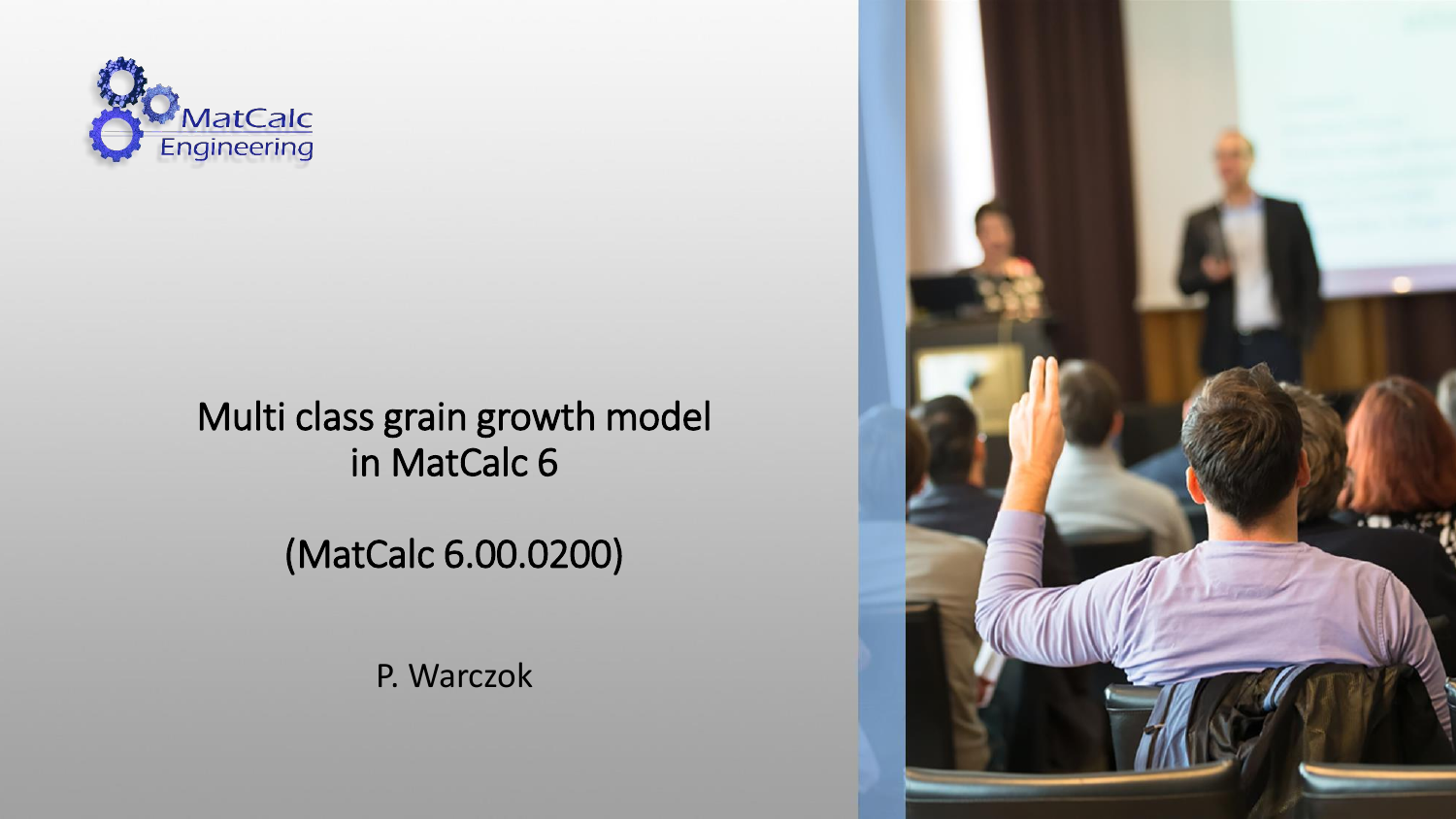

### Grain growth





- Tendency to minimize:
	- grain surface area
	- specific grain boundary energy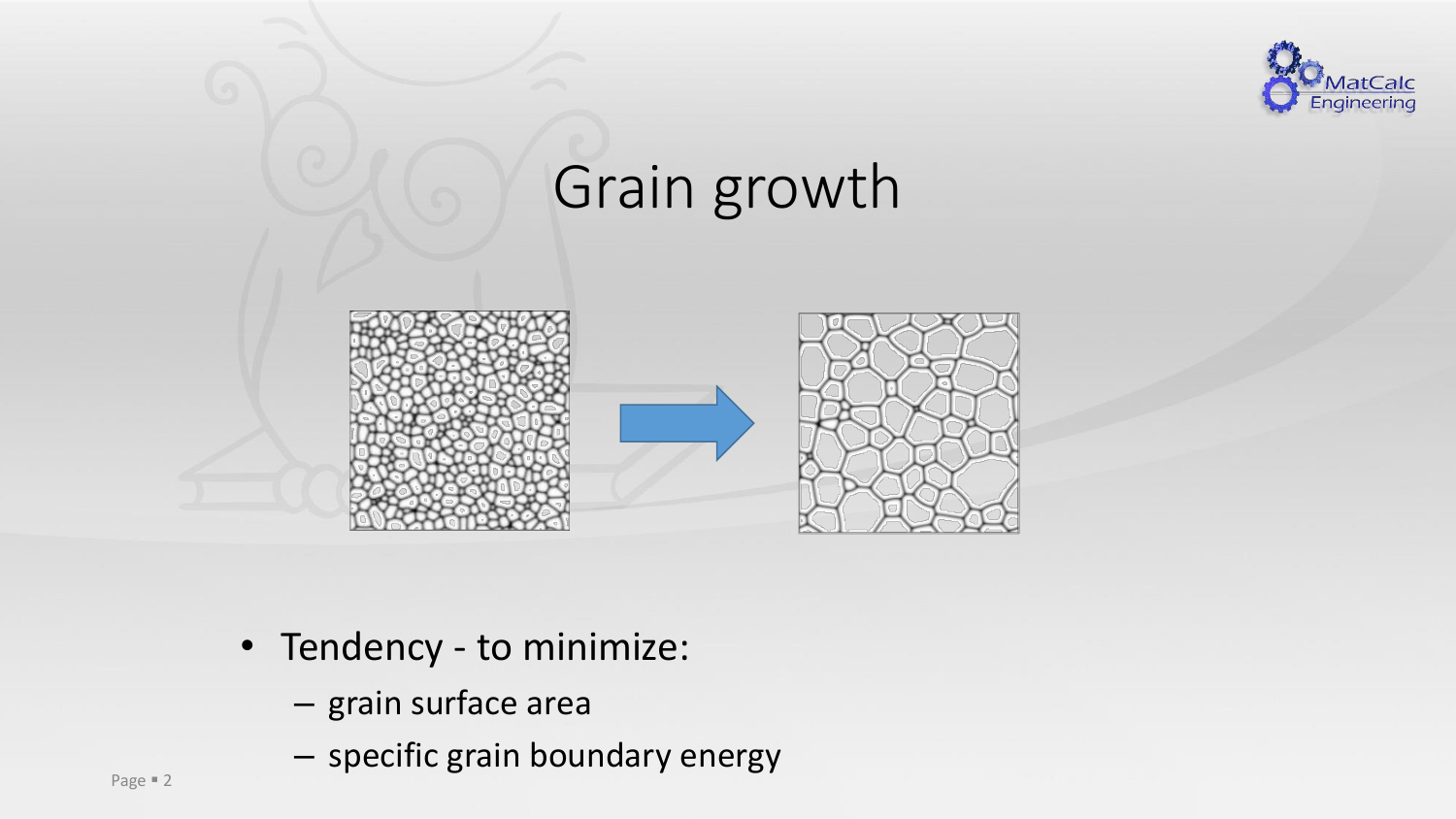

• General idea: Mobility & Driving force

$$
\dot{D} = \frac{dD}{dt} = MP_D
$$

- Grain size growth rate  $\dot{D}$  -
- $M$  Grain boundary mobility
- $P_D$  Driving force/pressure for grain growth
- Time  $t$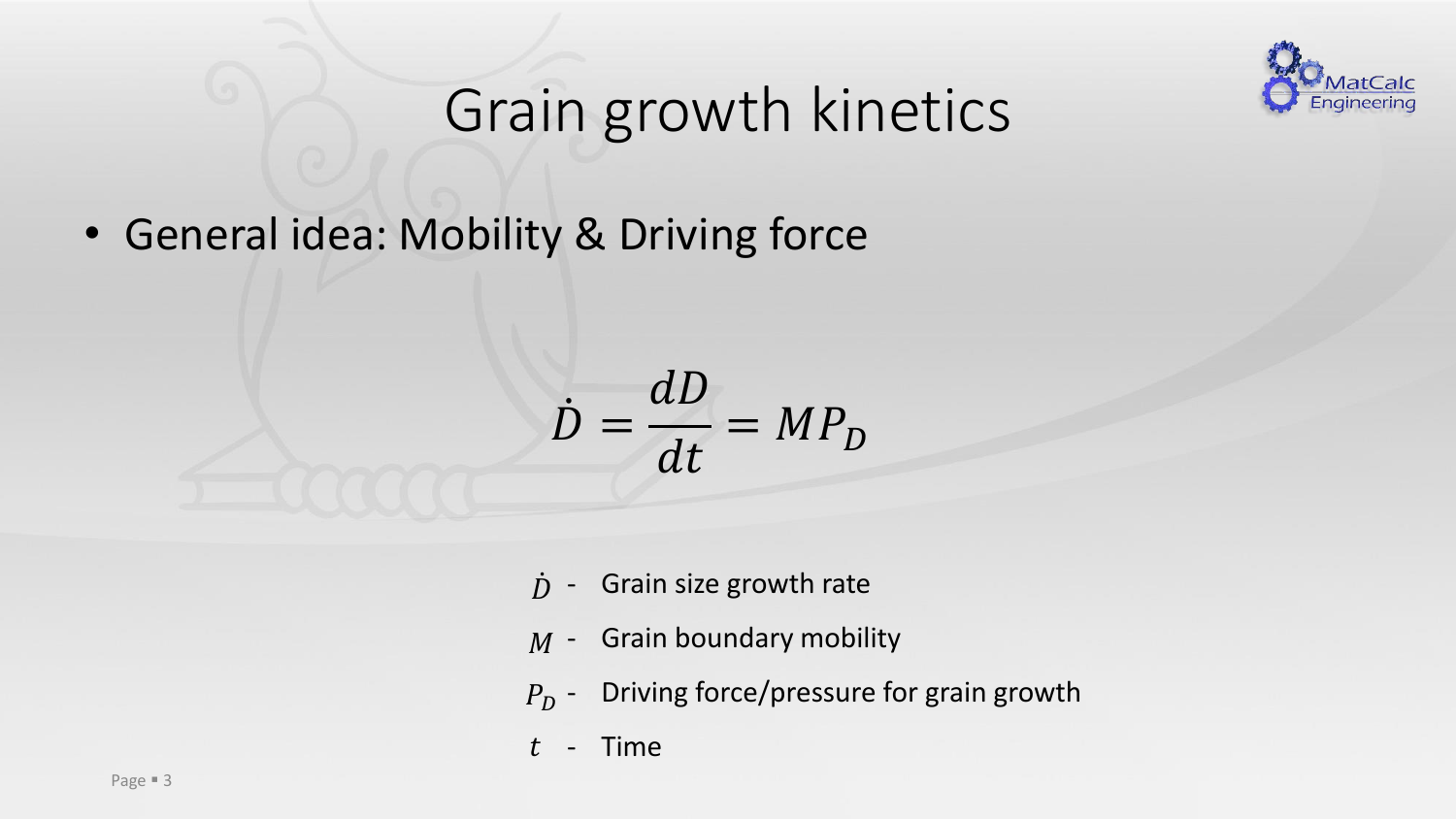

### Single class grain growth

• Single quantity: Mean grain size

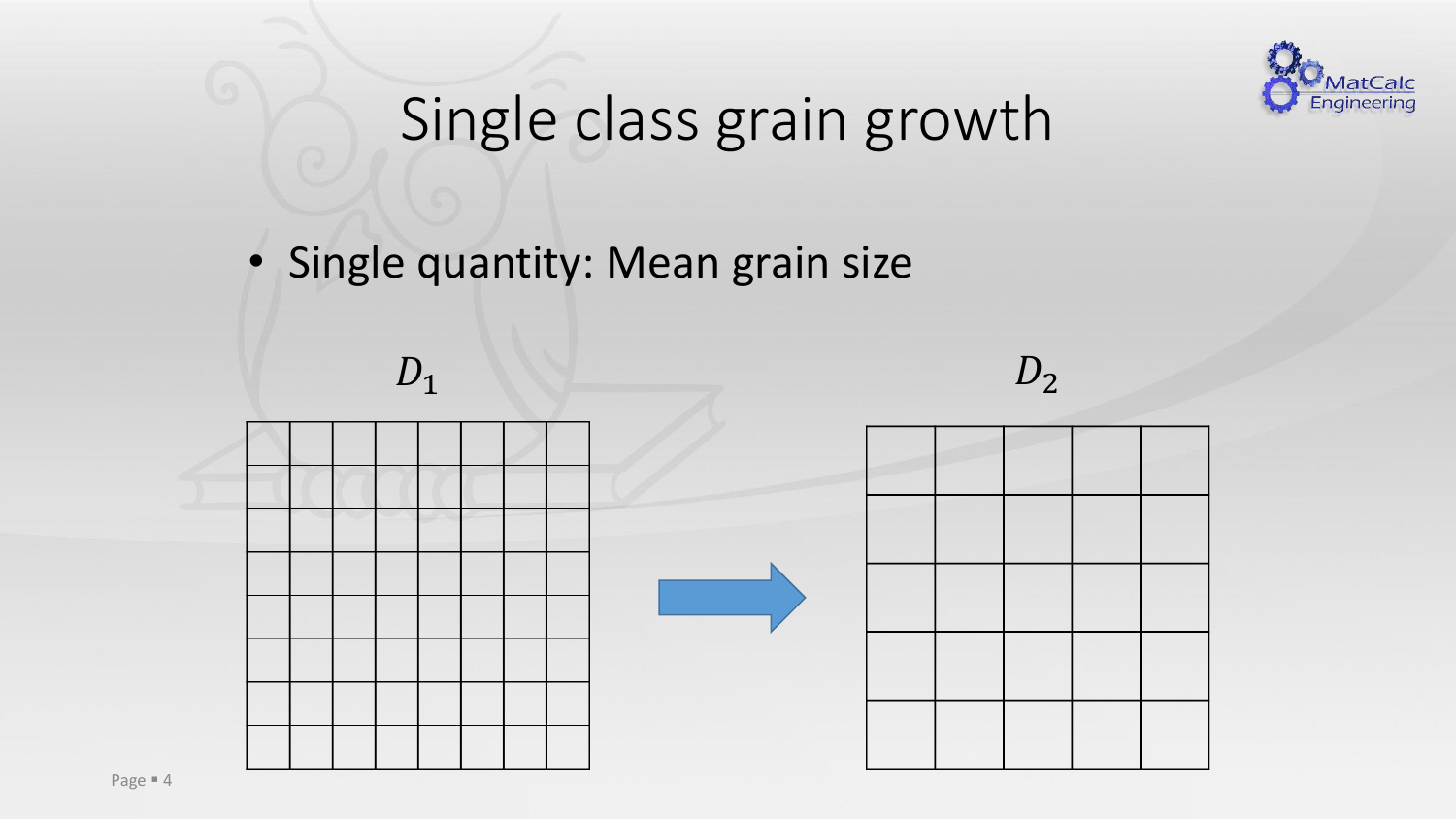

### Multi class grain growth



Various grain sizes need to be followed simulatneously…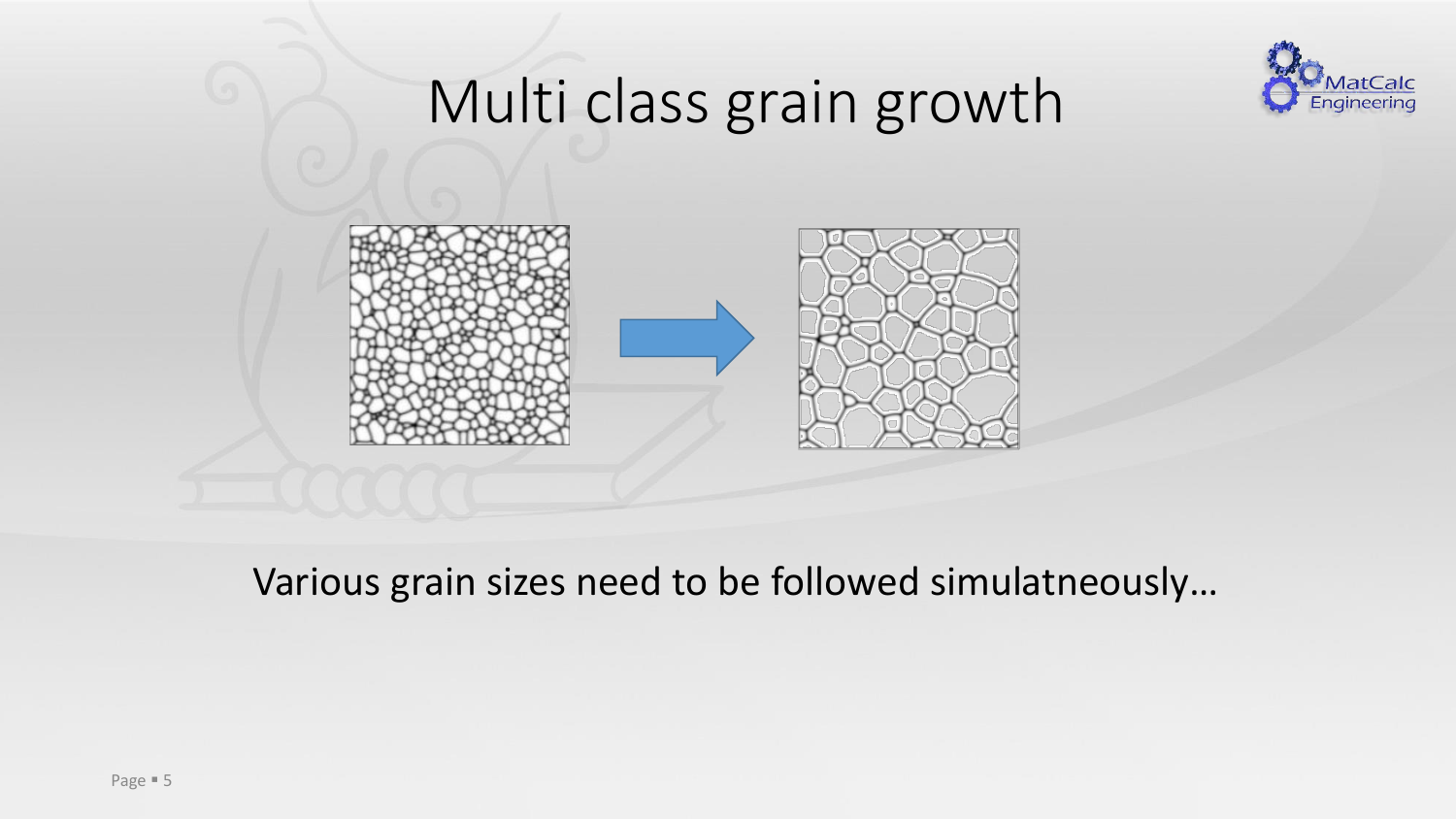### Multi Class Grain Model (MCGM)



- Class representation as for precipitates
- Each class has identical:
	- size (diameter)
	- accumulated strain
	- dislocation densities
	- subgrain size
	- etc.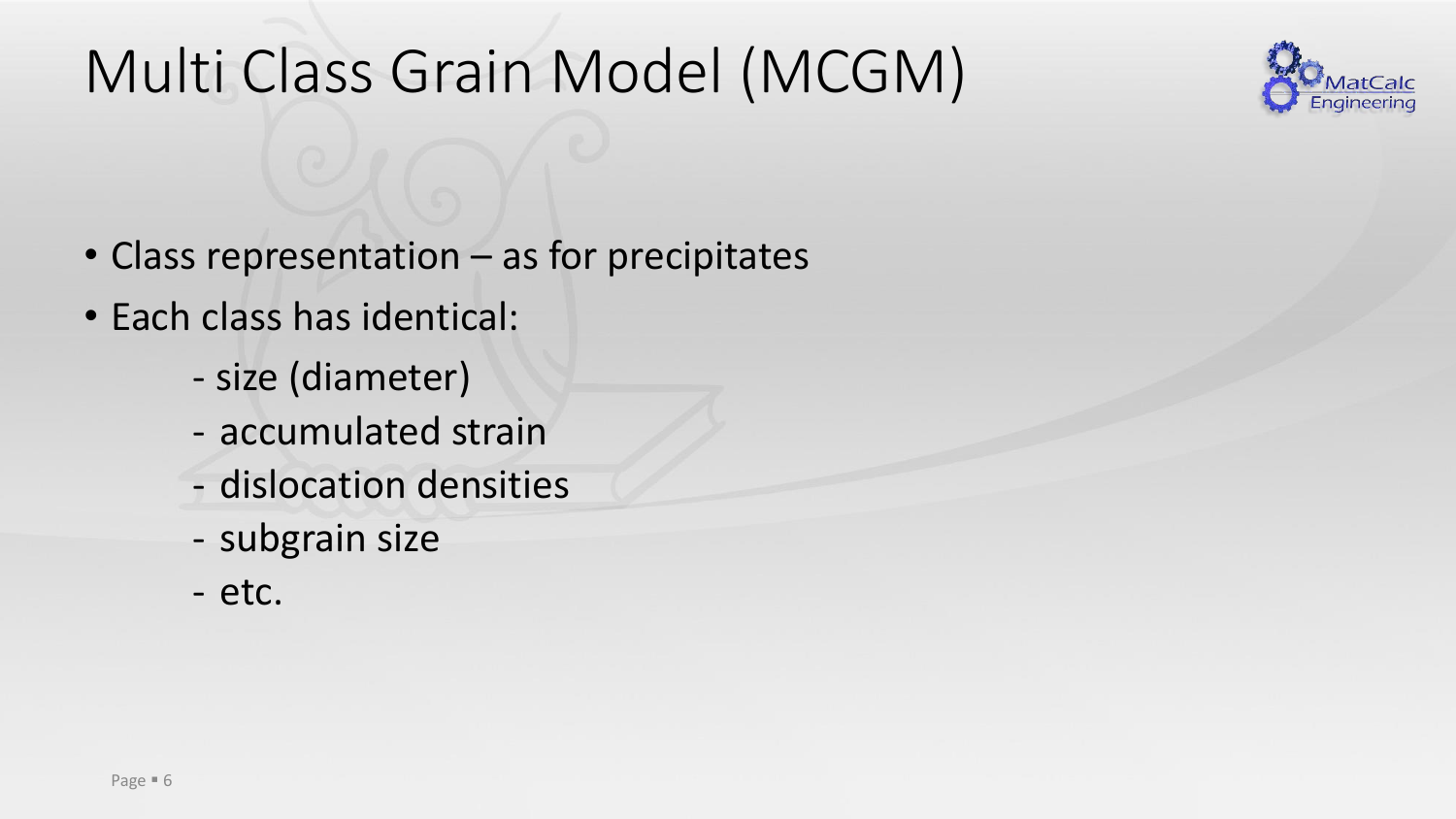### MCGM - selection



| စ္မ်ိဳးႏ              |                                                       | Precipitation domains |                                                                                       |           |                 | 2  |
|-----------------------|-------------------------------------------------------|-----------------------|---------------------------------------------------------------------------------------|-----------|-----------------|----|
| Precipitation domains | Mech. Props<br>General                                | MS Evolution          | Trapping                                                                              | Special   |                 |    |
| austenite*            | Grainstructure                                        | Substructure          | Solute drag                                                                           | Vacancies | Heat generation |    |
| Remove<br>New         | Grainsize evolution model<br>No grain size evolution. |                       | None - no evolution<br>None - no evolution<br>Single class model<br>Multi class model |           |                 |    |
| Set active<br>Rename  |                                                       |                       |                                                                                       |           |                 |    |
|                       |                                                       |                       |                                                                                       |           | Cancel          | OK |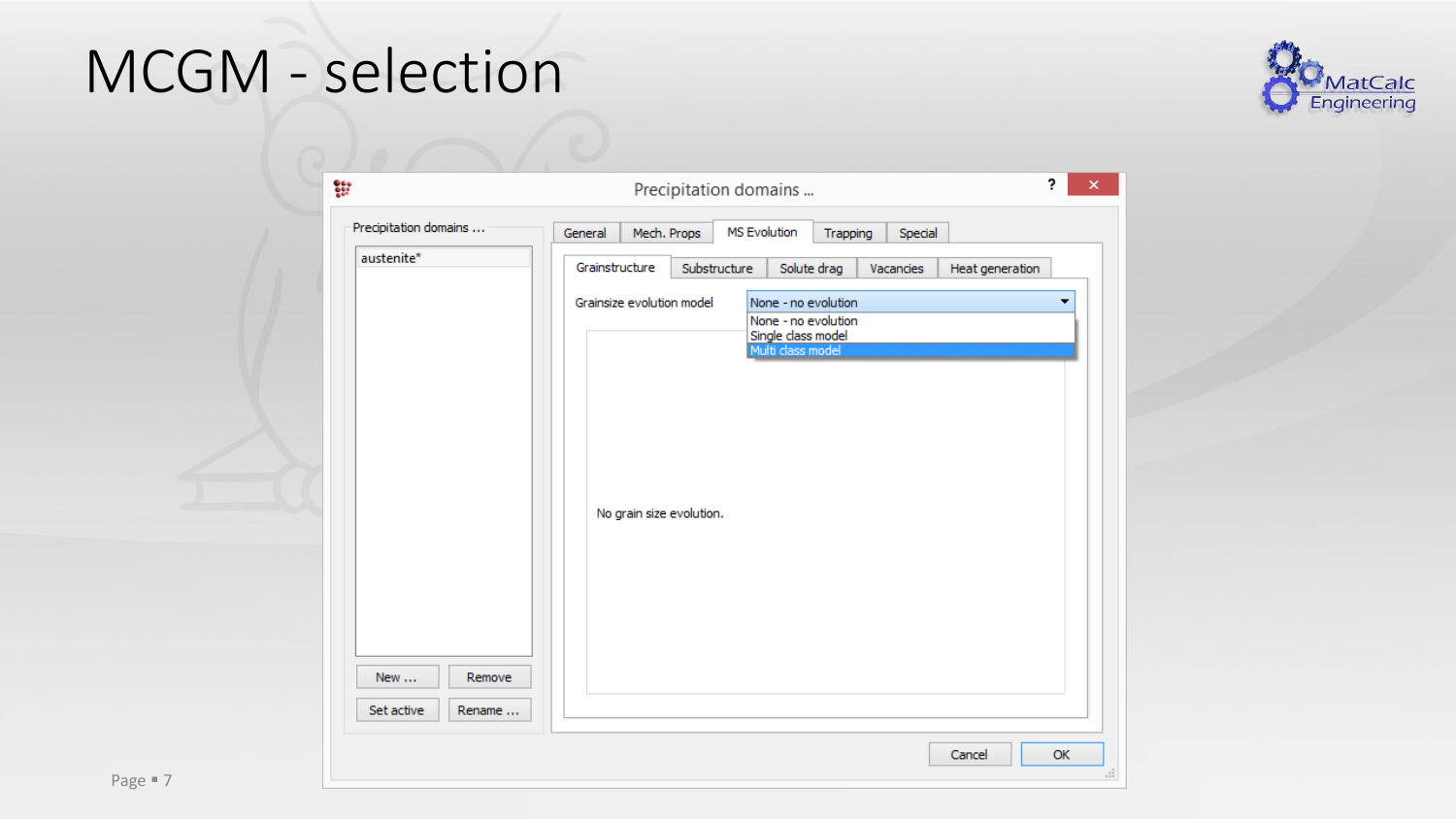### MCGM - class definition



| 혏                     | 2<br>Precipitation domains                                                           |
|-----------------------|--------------------------------------------------------------------------------------|
| Precipitation domains | <b>MS Evolution</b><br>Mech. Props<br>General<br>Trapping<br>Special                 |
| austenite*            | Grainstructure<br>Substructure<br>Solute drag<br>Heat generation<br><b>Vacancies</b> |
|                       | Multi class model<br>Grainsize evolution model<br>Size distribution                  |
|                       | # size classes: $ 25 $<br>Initialize<br>Edit grain size distribution                 |
|                       | Grain growth                                                                         |
|                       | 2.0<br>k_d<br>1.5<br>k_r<br>$sc/mc$ fact gg $ 4.0$<br>$sc/mc$ fact rx $ 4.0$         |
|                       | topology factor (0.0=none, 0-1):<br>0.5                                              |
|                       | Recrystallization control<br>Allow rexx C_gb<br>1.0                                  |
|                       | impingment exp. growth 0.5<br>coarsening 6.0                                         |
| Remove<br>New         |                                                                                      |
| Set active<br>Rename  |                                                                                      |
|                       | <b>OK</b><br>Cancel                                                                  |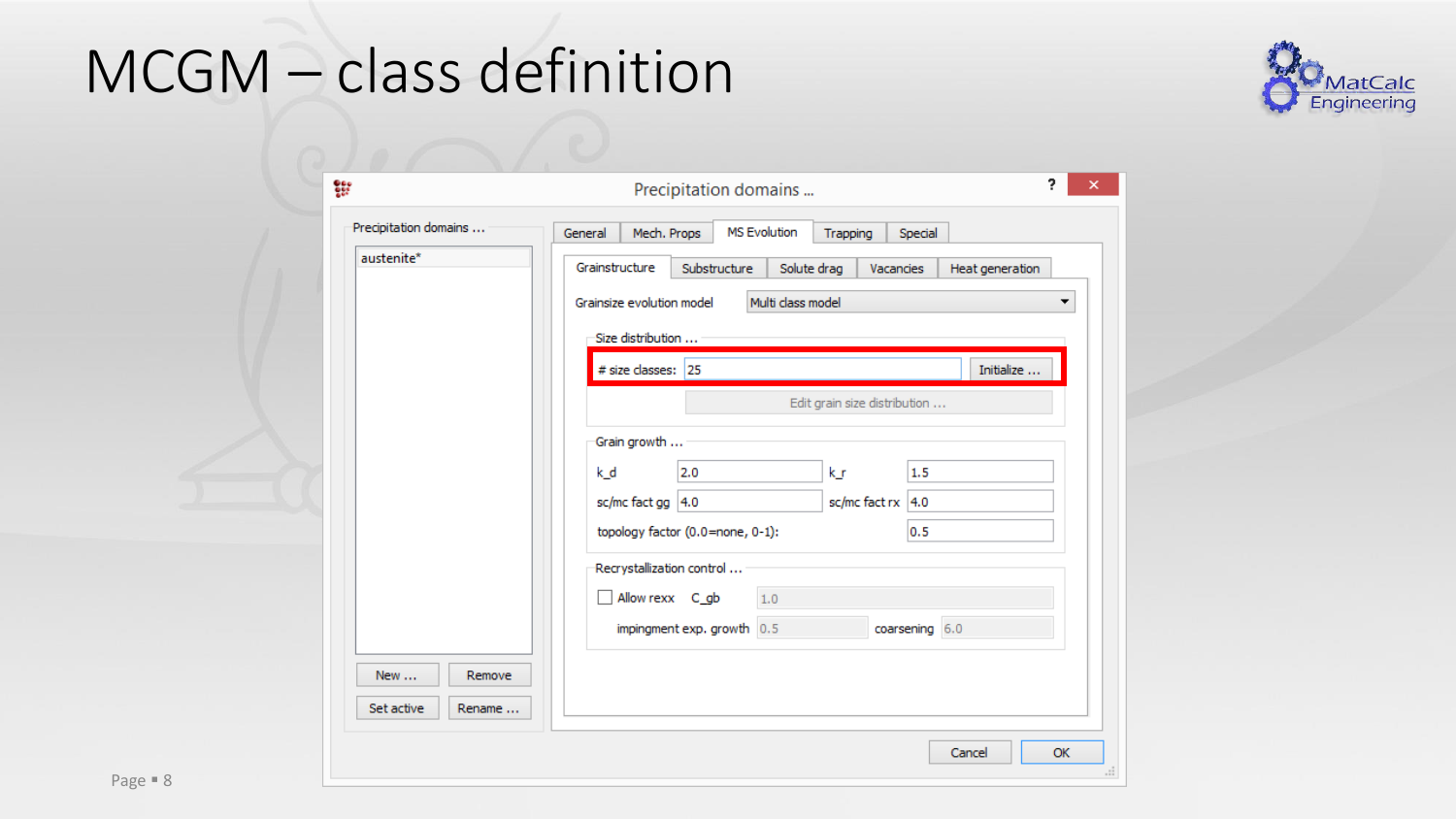### MCGM - class definition



| $\frac{66}{66}$                                 | 2<br>Precipitation domains                                                                                                                                                                                                                                                                                                                                                                                                     |
|-------------------------------------------------|--------------------------------------------------------------------------------------------------------------------------------------------------------------------------------------------------------------------------------------------------------------------------------------------------------------------------------------------------------------------------------------------------------------------------------|
| Precipitation domains<br>austenite*<br>စ္ခ်ိန္ေ | <b>MS Evolution</b><br>General<br>Mech. Props<br>Special<br>Trapping<br>Grainstructure<br>Substructure<br>Solute drag<br>Vacancies<br>Heat generation<br>Multi class model<br>Grainsize evolution model<br>▼<br>Size distribution<br>Initialize<br># size classes: 25<br>Edit arain ciza dietribution.<br>×<br><b>MatCalc</b><br>Initialize grain size distribution size classes? All existing data will be lost!<br>Yes<br>No |
| New<br>Remove<br>Set active<br>Rename           | Recrystallization control<br>Allow rexx C_gb<br>1.0<br>coarsening 6.0<br>impingment exp. growth 0.5                                                                                                                                                                                                                                                                                                                            |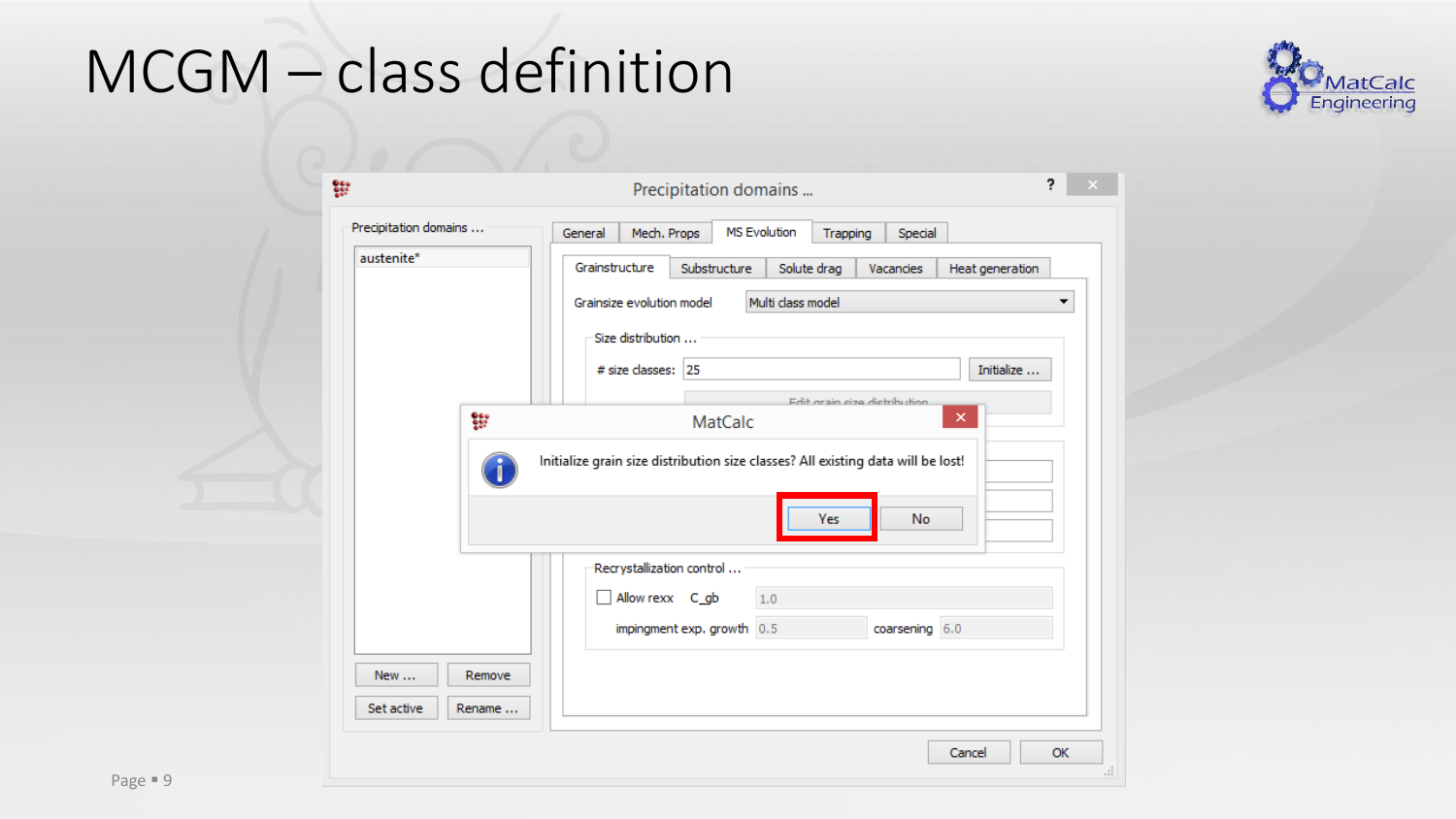# MCGM - class inspection



|                       | っ<br>Precipitation domains                                                           |
|-----------------------|--------------------------------------------------------------------------------------|
| Precipitation domains | <b>MS Evolution</b><br>Mech. Props<br>General<br>Trapping<br>Special                 |
| austenite*            | Grainstructure<br>Substructure<br>Solute drag<br>Heat generation<br><b>Vacancies</b> |
|                       | Multi class model<br>Grainsize evolution model                                       |
|                       | Size distribution                                                                    |
|                       | Initialize<br># size classes: 25                                                     |
|                       | Edit grain size distribution                                                         |
|                       | Grain growth                                                                         |
|                       | 2.0<br>1.5<br>k_d<br>k_r                                                             |
|                       | $sc/mc$ fact gg $ 4.0$<br>sc/mc fact $rx$   4.0                                      |
|                       | topology factor (0.0=none, 0-1):<br>0.5                                              |
|                       | Recrystallization control                                                            |
|                       | Allow rexx C_gb<br>1.0                                                               |
|                       | impingment exp. growth 0.5<br>coarsening 6.0                                         |
| New<br>Remove         |                                                                                      |
| Set active<br>Rename  |                                                                                      |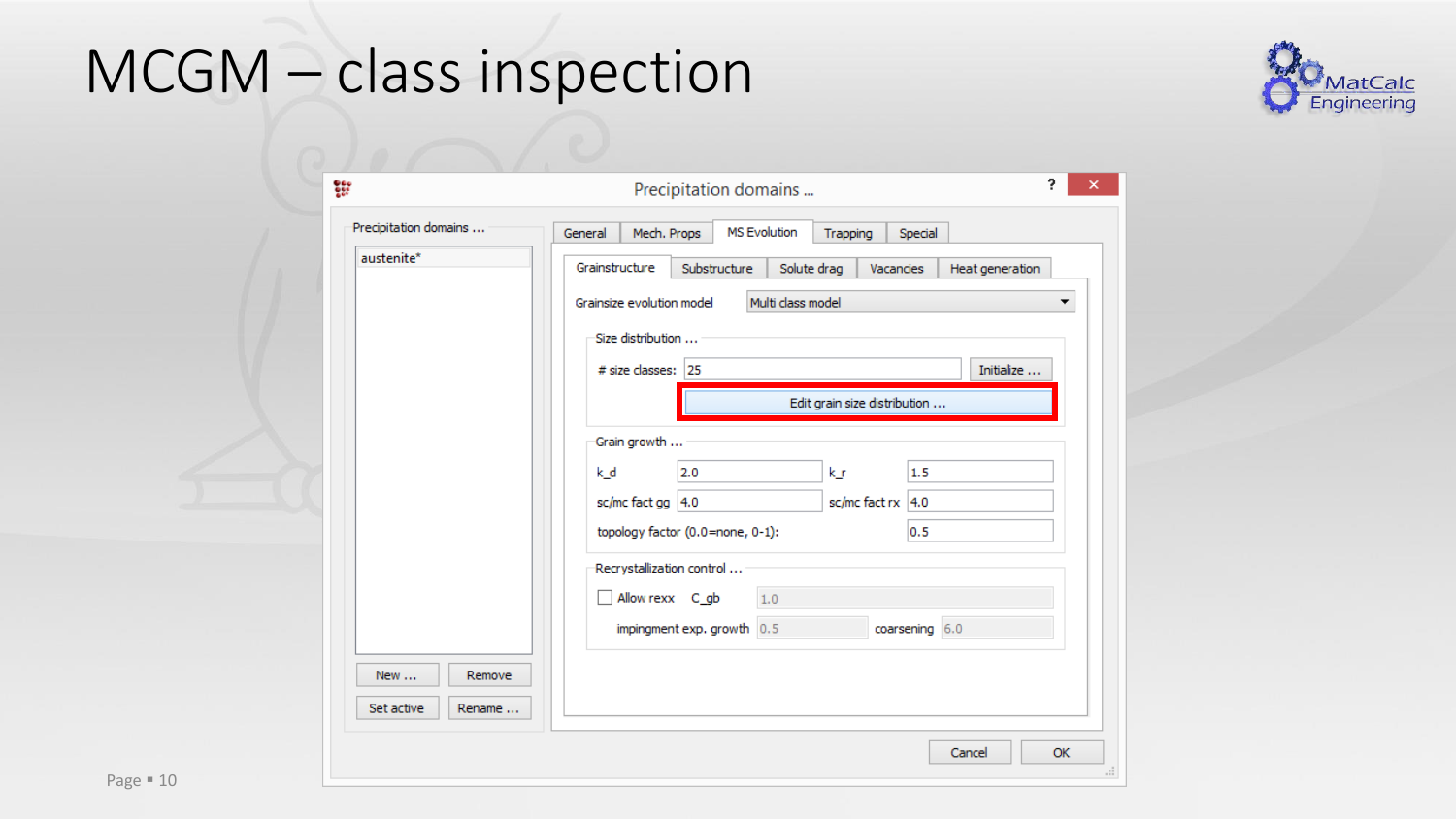### MCGM - class inspection



|                 |                         | Edit          | ?                                                     |
|-----------------|-------------------------|---------------|-------------------------------------------------------|
| data            |                         |               | actions                                               |
|                 | D                       | D_dot         | Read<br>٨<br>Write                                    |
| 1               | 0,0001                  | 0             | Copy selection<br>Copy all                            |
| 2               | $\mathbf 0$             | 0             | Clear cell(s)<br>Paste                                |
| 3               | $\overline{0}$          | 0             | Insert row<br>Insert col                              |
| 4               | $\overline{0}$          | 0             | Delete rows/cols                                      |
| 5               | 0                       | 0             |                                                       |
| 6               | $\overline{0}$          | 0             | Generate                                              |
| 7               | $\overline{0}$          | 0             | Type                                                  |
| 8               | $\overline{0}$          | $\mathbf 0$   | ◉ Normal<br>$\bigcirc$ Hillert                        |
| 9               | $\overline{\mathbf{0}}$ | 0             | O Log-Normal<br>$\bigcirc$ Rayleigh<br>$\bigcirc$ LSW |
| 10 <sup>o</sup> |                         | 0             | Values                                                |
| $11$ 0          |                         | 0             | $f$ :<br>$\mathbf{1}$                                 |
| 12 <sup>0</sup> |                         | 0             | $1e-06$<br>min:                                       |
| 13 <sup>0</sup> |                         | 0             | 2e-06<br>mean:                                        |
| 14 <sup>0</sup> |                         | 0             | 3e-06<br>max:                                         |
| 150             |                         | 0             | 0.05<br>Std.                                          |
| $\langle$       |                         | $\rightarrow$ | v<br>Generate                                         |
|                 |                         |               |                                                       |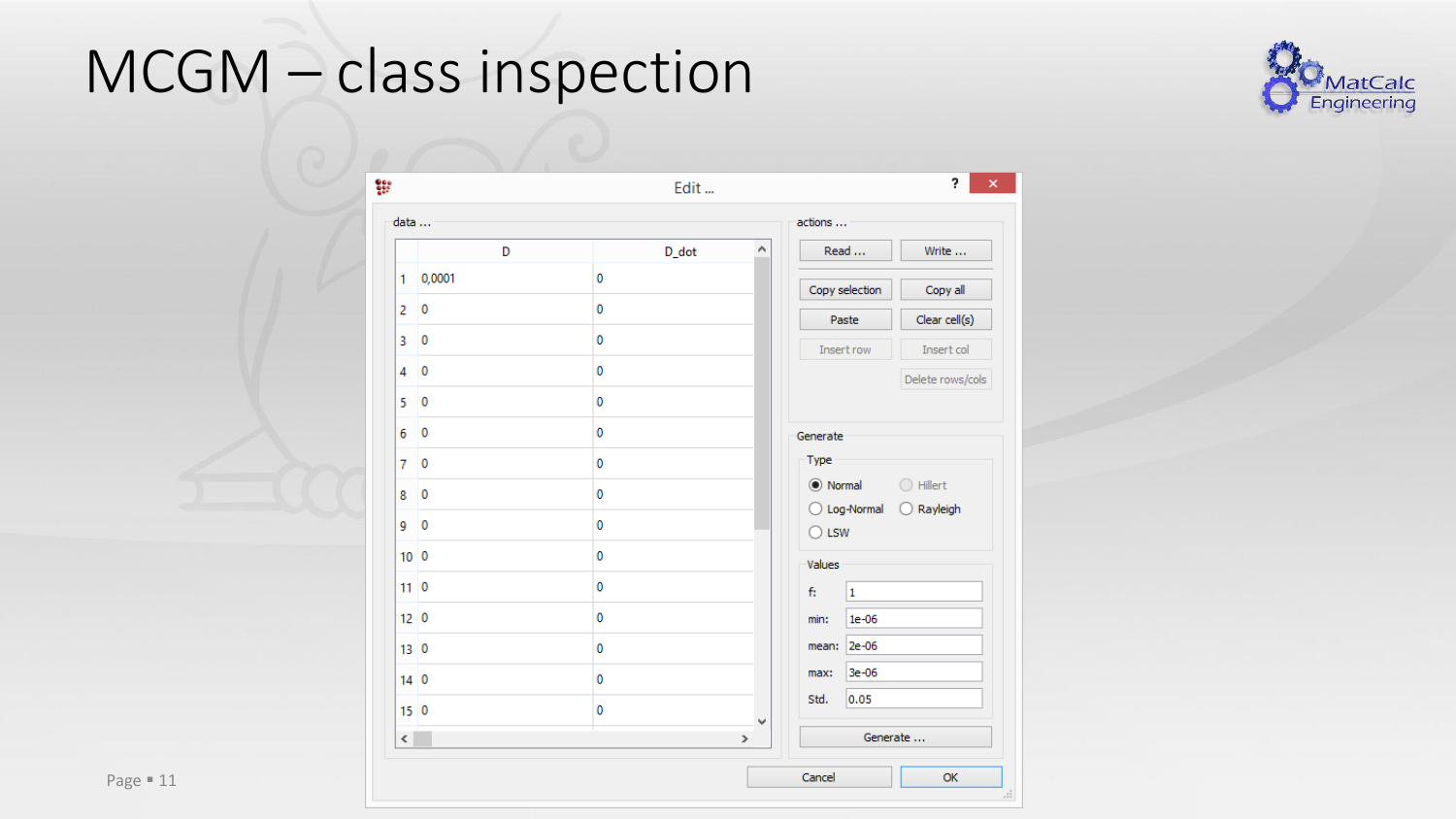### MCGM - class inspection



| data |       |         |  |  |  |  |  |  |                                                                                                                                                  |  |
|------|-------|---------|--|--|--|--|--|--|--------------------------------------------------------------------------------------------------------------------------------------------------|--|
|      |       | D dot N |  |  |  |  |  |  | X_N_av acc_eps dd_ex_internal dd_ex_wall dd_ex_int_dot dd_ex_wall_dot dd_ex_internal_sat dd_ex_wall_sat sgd sgd_dot sgd_sat sgb_misorientation ^ |  |
|      | 0,000 |         |  |  |  |  |  |  |                                                                                                                                                  |  |
|      |       |         |  |  |  |  |  |  |                                                                                                                                                  |  |

| data |                                                                                                                                                                                                                               |  |  |  |  |  |  |  |
|------|-------------------------------------------------------------------------------------------------------------------------------------------------------------------------------------------------------------------------------|--|--|--|--|--|--|--|
|      | grain_orientation_x   grain_orientation_y   grain_orientation_z   aspect_ratio_y   aspect_ratio_z   dfm_rexx   dfm_gg   gb_mob   N_dot_rexx_gb   N_dot_rexx_psn   X_N_av_dot   D_rexx   sgd_crit_drx   ro_crit_drx   fit_func |  |  |  |  |  |  |  |
|      |                                                                                                                                                                                                                               |  |  |  |  |  |  |  |
|      |                                                                                                                                                                                                                               |  |  |  |  |  |  |  |

| data |  |  |                                                               |           |  |  |  |  |  |  |  |
|------|--|--|---------------------------------------------------------------|-----------|--|--|--|--|--|--|--|
|      |  |  | D_mean_class   gg_wf_class   rexx_class_index   rs_h_i_factor |           |  |  |  |  |  |  |  |
|      |  |  |                                                               | 0,6446838 |  |  |  |  |  |  |  |
|      |  |  |                                                               | 0.2443328 |  |  |  |  |  |  |  |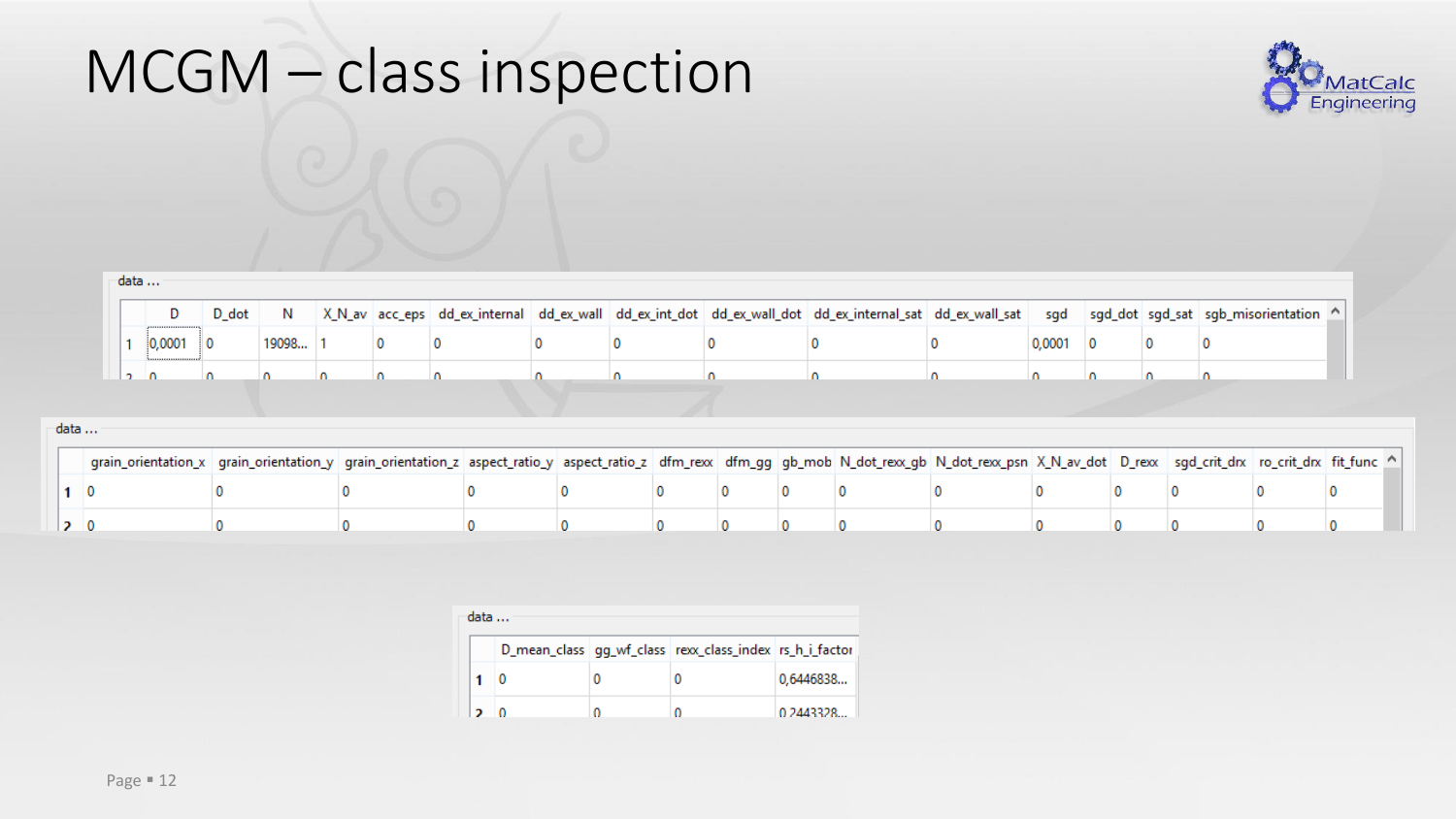# MCGM - class generation



|          |                           | Edit  |                    |                                | ,                   |
|----------|---------------------------|-------|--------------------|--------------------------------|---------------------|
| data     |                           |       |                    | actions                        |                     |
|          | D                         | D_dot | Α                  | Read                           | Write               |
| 1        | 0,000154                  | 0     |                    | Copy selection                 | Copy all            |
| 2        | 0,000148                  | 0     |                    | Paste                          | Clear cell(s)       |
| 3        | 0,000142                  | 0     |                    | Insert row                     | Insert col          |
| 4        | 0,000136                  | 0     |                    |                                | Delete rows/cols    |
| 5        | 0,00013                   | 0     |                    |                                |                     |
| 6        | 0,000124                  | 0     |                    | Generate                       |                     |
| 7        | 0,000118                  | 0     |                    | Type                           |                     |
| 8        | 0,000112                  | 0     |                    | ◉ Normal                       | ◯ Hillert           |
| 9        | 0,000106                  | 0     |                    | O Log-Normal<br>$\bigcirc$ LSW | $\bigcirc$ Rayleigh |
|          | 10 0,0001                 | 0     |                    | Values                         |                     |
|          | 11 9,399999999999999e-005 | 0     |                    | f:<br>1                        |                     |
|          | 12 8,8e-005               | 0     |                    | <b>5e-06</b><br>min:           |                     |
|          | 13 8,2e-005               | 0     |                    | 20e-06<br>mean:                |                     |
|          | 14 7,6e-005               | 0     |                    | 80e-06<br>max:                 |                     |
|          | 15 6,999999999999999e-005 | 0     |                    | 0.05<br>Std.                   |                     |
| $\leq$ . |                           |       | v<br>$\rightarrow$ | Generate                       |                     |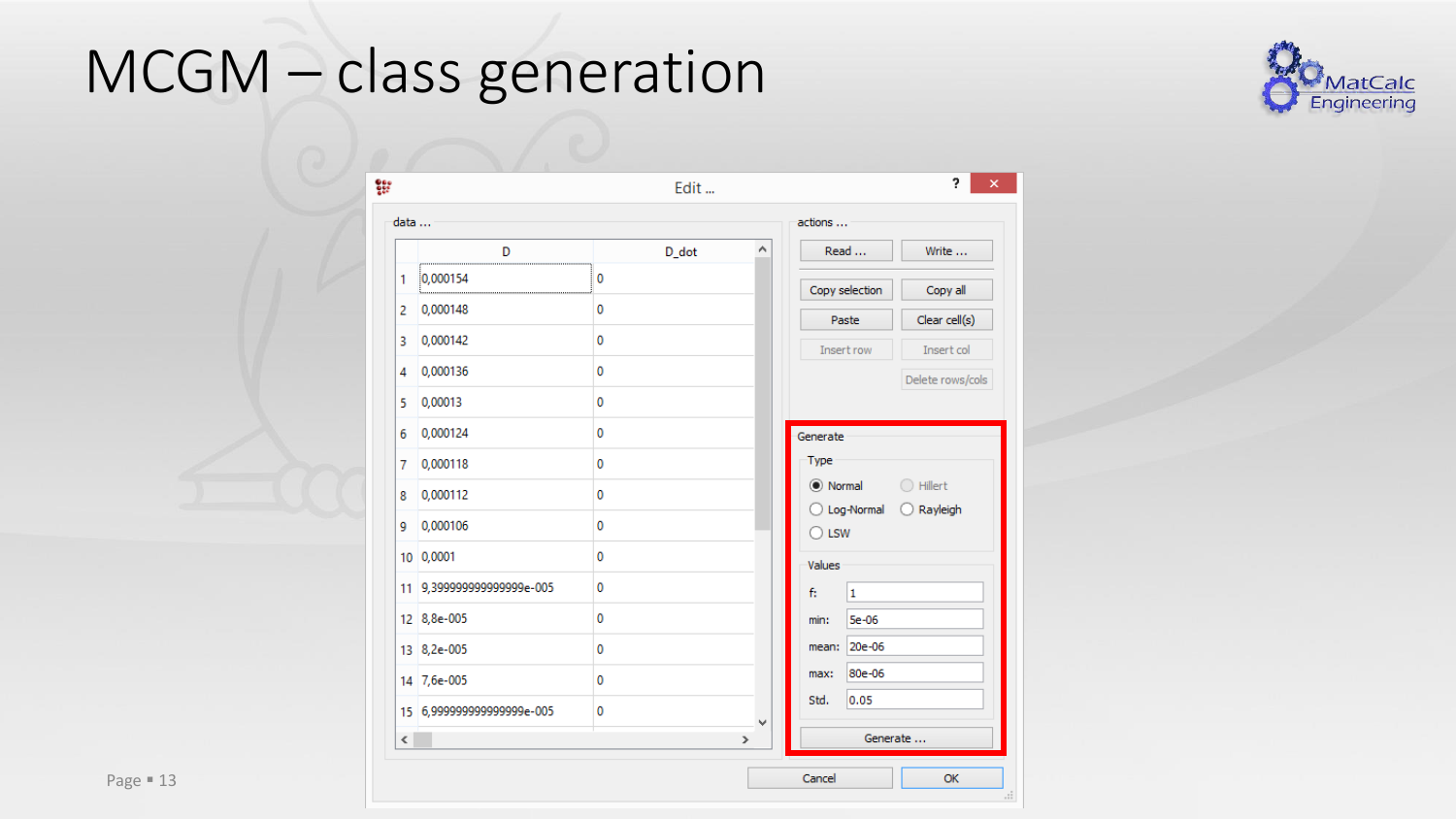### MCGM - class export/import



|        |                           | Edit  |   |                                |                     |
|--------|---------------------------|-------|---|--------------------------------|---------------------|
| data   |                           |       |   | actions                        |                     |
|        | D                         | D_dot | Α | Read                           | Write               |
| 1      | 0,000154                  | 0     |   | Copy selection                 | Copy all            |
| 2      | 0,000148                  | 0     |   | Paste                          | Clear cell(s)       |
| 3      | 0,000142                  | 0     |   | Insert row                     | Insert col          |
| 4      | 0,000136                  | 0     |   |                                | Delete rows/cols    |
| 5      | 0,00013                   | 0     |   |                                |                     |
| 6      | 0,000124                  | 0     |   | Generate                       |                     |
| 7      | 0,000118                  | 0     |   | Type                           |                     |
| 8      | 0,000112                  | 0     |   | (C) Normal                     | ◯ Hillert           |
| 9      | 0,000106                  | 0     |   | O Log-Normal<br>$\bigcirc$ LSW | $\bigcirc$ Rayleigh |
|        | 10 0,0001                 | 0     |   | Values                         |                     |
|        | 11 9,399999999999999e-005 | 0     |   | f:<br>1                        |                     |
|        | 12 8,8e-005               | 0     |   | $5e-06$<br>min:                |                     |
|        | 13 8,2e-005               | 0     |   | 20e-06<br>mean:                |                     |
|        | 14 7,6e-005               | 0     |   | 80e-06<br>max:                 |                     |
|        | 15 6,999999999999999e-005 | 0     |   | 0.05<br>Std.                   |                     |
| $\leq$ |                           |       | ≯ | Generate                       |                     |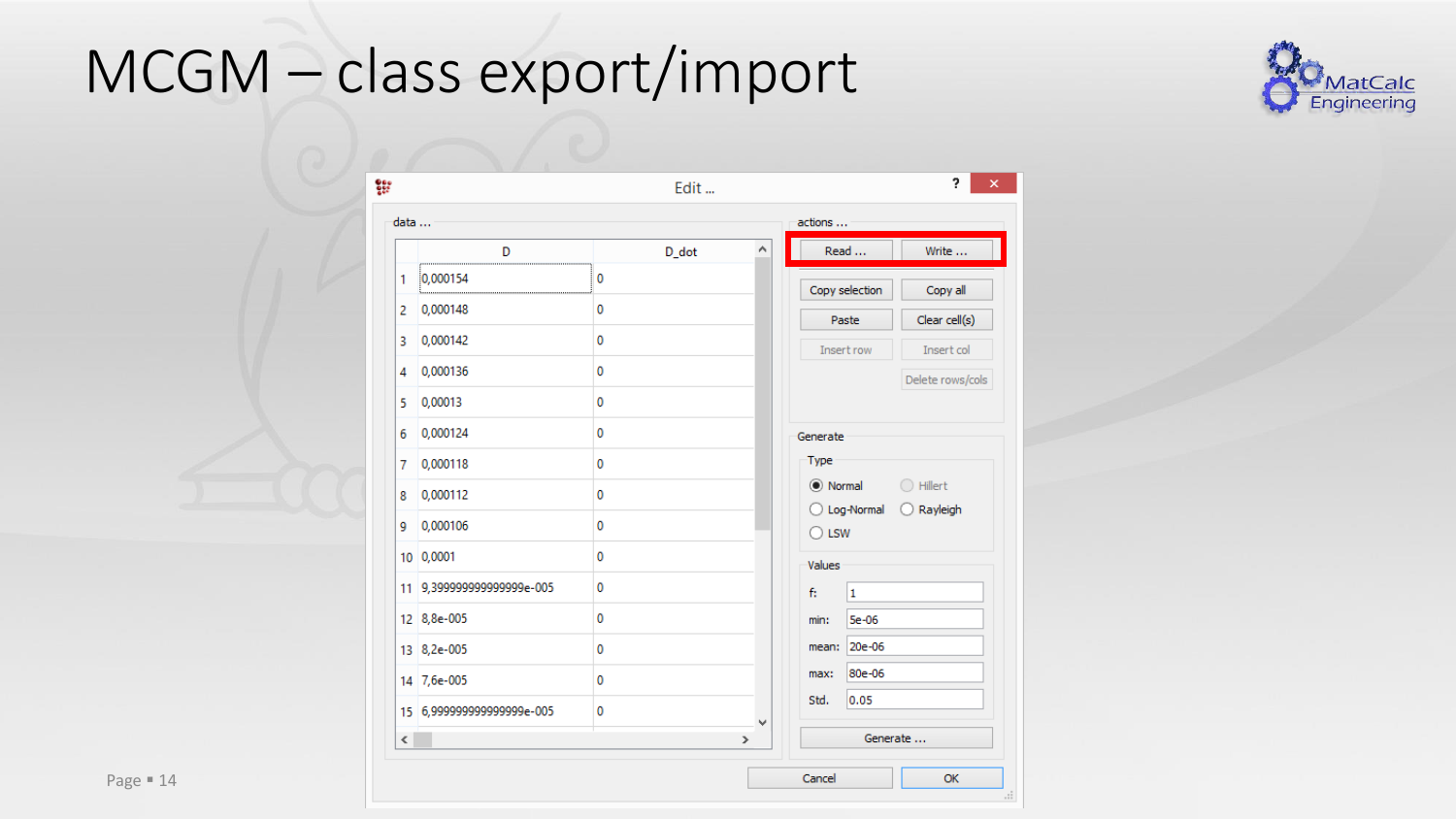### MCGM - relevant windows



|                                         | Select new window                                                                                                                                                                                                                                                                                                                                                                                  |         | ?<br>×                                 |
|-----------------------------------------|----------------------------------------------------------------------------------------------------------------------------------------------------------------------------------------------------------------------------------------------------------------------------------------------------------------------------------------------------------------------------------------------------|---------|----------------------------------------|
| MatCalc type<br>(p1) Plot core: XY-data | user-defined<br>(m7) Monte Carlo: proxigram<br>(m8) Monte Carlo: local chemical environment<br>(p3) Plot core: precipitate distribution - scatter plot<br>(p5) Plot core: precipitate distribution - histogram<br>(p6) Plot core: TTP-Diagram<br>(p7) Plot core: 2D-array contour<br>(p8) Plot core: grain size distribution - scatter plot<br>(p9) Plot core: grain size distribution - histogram | ۰       | show groups<br>all<br>diagram<br>debug |
| (r1) Plot region: XY-data<br>Help       | (s1) Cell Simulation: interfaces                                                                                                                                                                                                                                                                                                                                                                   | v<br>ОК | Cancel                                 |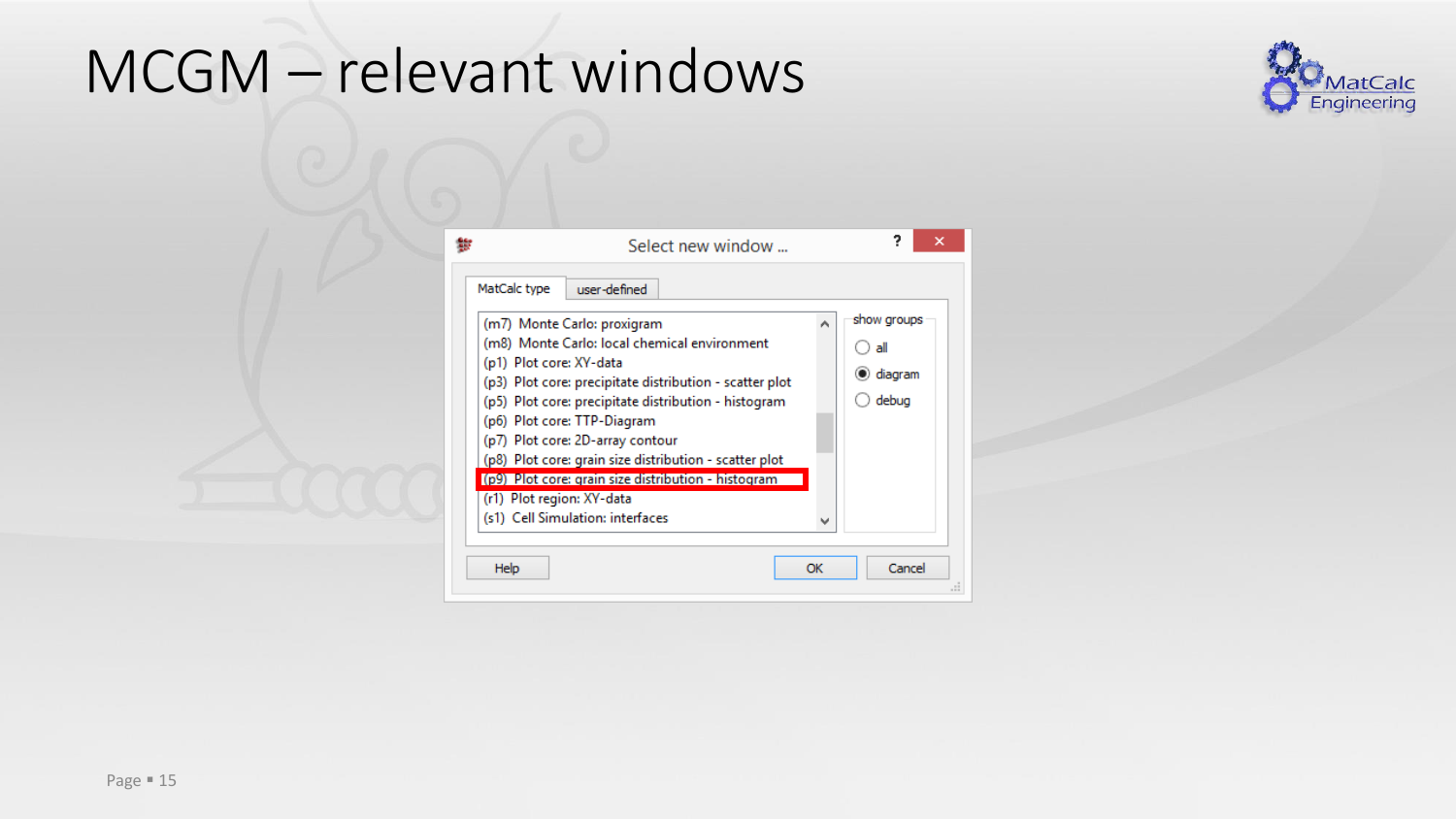### MCGM – size distribution histogram



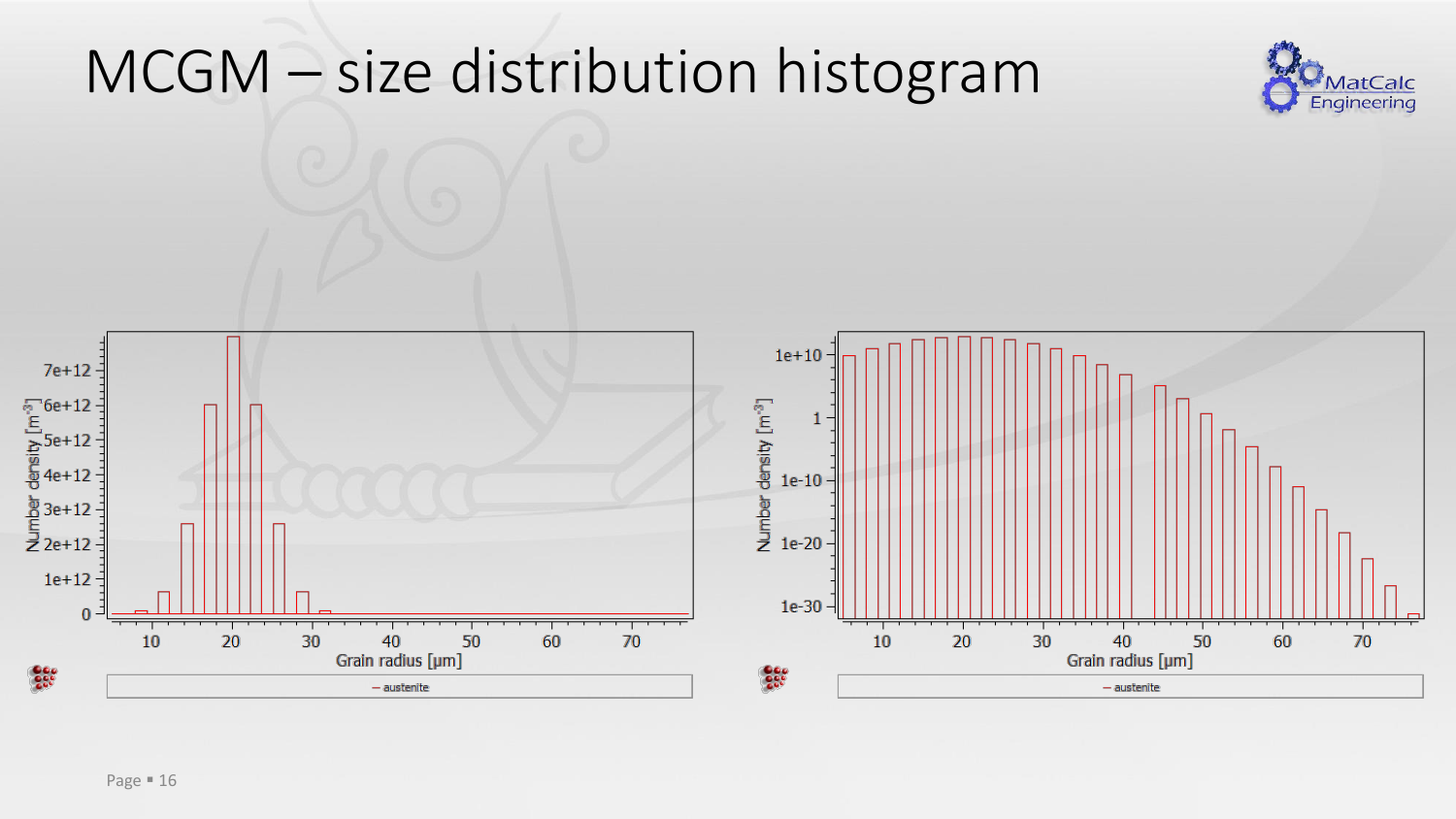### Mean grain sizes



#### Single class

0.0001

×

v

| ariables … |  |  |  |
|------------|--|--|--|
|            |  |  |  |
|            |  |  |  |

4 prec\_domain struct sc

 $\triangle$  GDS\*

GD\$austenite

 $20000+$ 

category: prec\_domain struct sc expression: GD\$austenite legal unit qualifiers: \*none\* -> mean grain diameter (number weighted) in precipitation domain (single-class model)

### Multi class

|             | variables |                                       |       |  |
|-------------|-----------|---------------------------------------|-------|--|
|             | variables |                                       | value |  |
|             |           | 4 prec_domain struct mc<br>⊿ GD MC\$* |       |  |
|             |           | GD_MC\$austenite 4.00004e-05          |       |  |
| ⊿ GD_MCV\$* |           |                                       |       |  |
|             |           | GD MCV\$austenite 4.44571e-05         |       |  |
|             |           |                                       |       |  |

category: prec\_domain struct mc expression: GD\_MC\$austenite legal unit qualifiers: \*none\* -> mean grain diameter in precipitation domain (multi-class model, number-weighted)

| variables                                                        |             |  |  |  |  |
|------------------------------------------------------------------|-------------|--|--|--|--|
| variables                                                        | value       |  |  |  |  |
| 4 prec_domain struct mc<br>⊿ GD_MC\$*                            |             |  |  |  |  |
| GD_MCSaustenite<br>⊿ GD_MCV\$*                                   | 4.00004e-05 |  |  |  |  |
| GD MCV\$austenite 4.44571e-05                                    |             |  |  |  |  |
| category: prec domain struct mc<br>evareccion: CD, MCV suctanite |             |  |  |  |  |

expression: GD\_MCV \$austenite legal unit qualifiers: \*none\* -> mean grain diameter in precipitation domain (multi-class model, volume-weighted)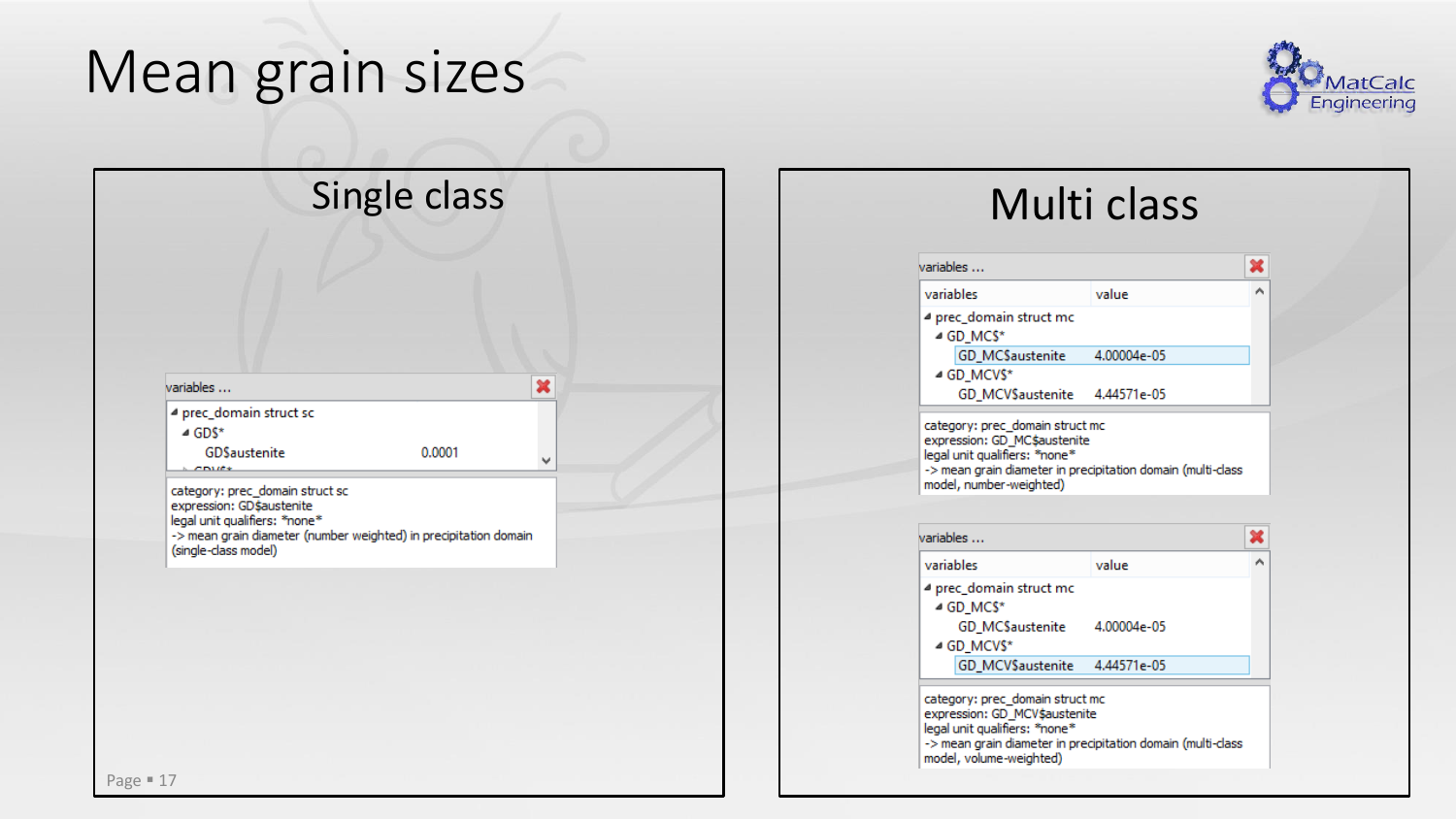### Grain growth kinetics model



### Single class

 $\dot{D} =$  $dD$  $dt$  $= MP<sub>D</sub>$ 

- Grain size growth rate ሶ
- $M$  Grain boundary mobility
- $P_D$  Driving force/pressure for grain growth
- Time  $t\,$

### Multi class

$$
\dot{D}_i = \frac{dD_i}{dt} = MP_{D,i}
$$

- $\dot{D}_{i}$  Grain size growth rate for class i
- $P_{D,i}$  Driving force/pressure for grain growth relevant to class i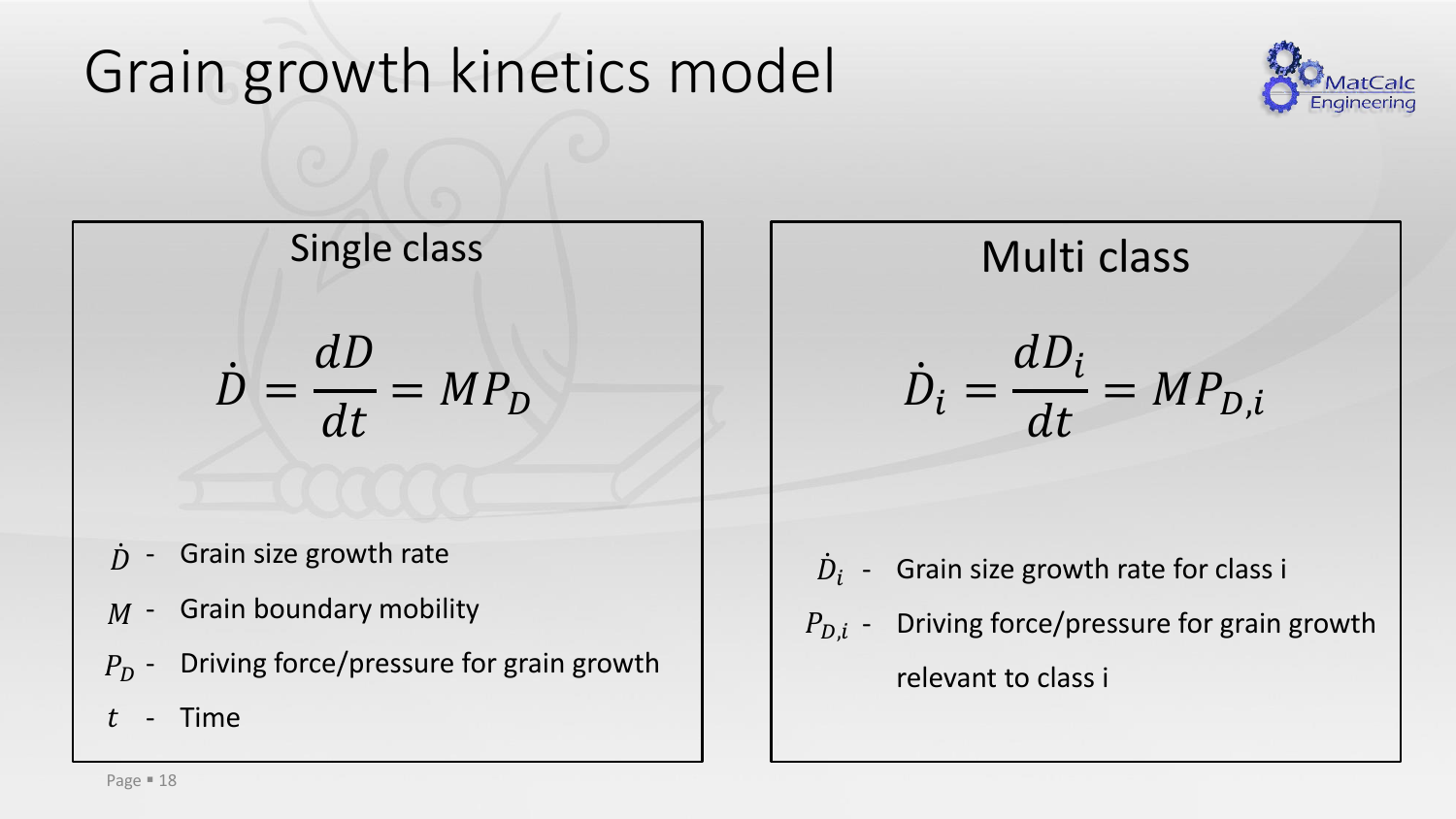### Grain growth driving pressure



Single class

$$
P_D = 2k_d \frac{\gamma_{HA}}{D}
$$

- $\gamma_{HA}$  Grain interface energy
	- $D$  Mean grain size (diameter)
	- $k_d$  Scaling factor

Multi class  
\n
$$
P_{i,D} = 2\eta_H k_d \gamma_{HA} \left( \frac{1}{D_i} - \frac{1}{D_m} \right)
$$

- $D_i$  Grain size (diameter) for class i
- $\,D_m$  Mean grain size (diameter), number weighted
- $\eta_{H}$  Scaling factor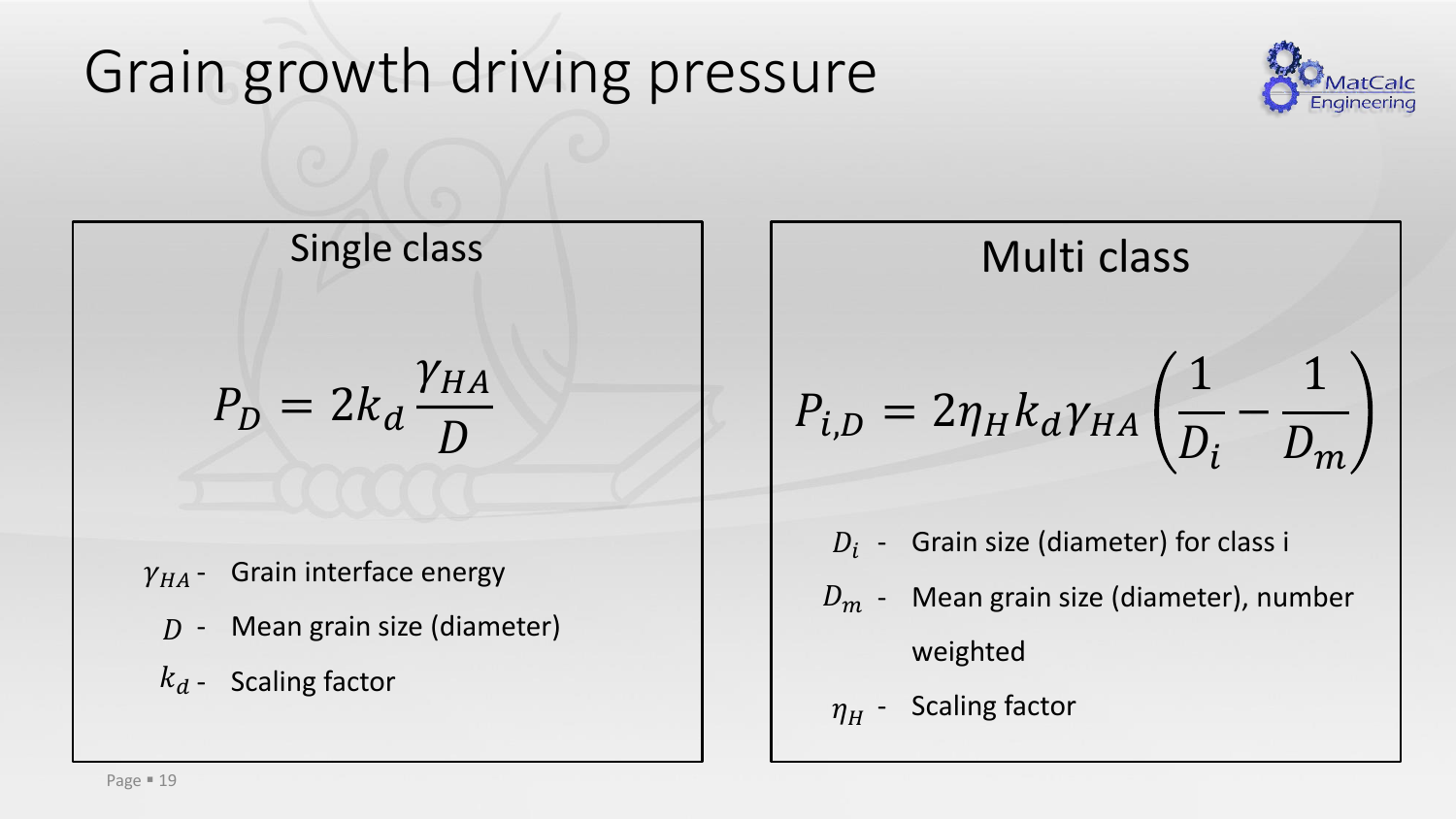### Grain growth driving pressure



1

Multi class

Grain size (diameter) for class i

Mean grain size (diameter), number

−

1

 $D_m$ 

 $D_i$ 

| 턣                                   | 2.<br>×<br>Precipitation domains                                                                                                                                                                        |                                                                         |
|-------------------------------------|---------------------------------------------------------------------------------------------------------------------------------------------------------------------------------------------------------|-------------------------------------------------------------------------|
| Precipitation domains<br>austenite* | <b>MS Evolution</b><br>Mech. Props<br>Special<br>General<br>Trapping<br>Grainstructure<br>Substructure<br>Solute drag<br>Heat generation<br>Vacancies<br>Grainsize evolution model<br>Multi class model | Multi cla                                                               |
|                                     | Size distribution<br># size classes: 25<br>Initialize<br>Edit grain size distribution<br>Grain growth                                                                                                   | $P_{i,D} = 2\eta_H k_d \gamma_{HA}$                                     |
|                                     | 2.0<br>1.5<br>k_d<br>k r<br>$sc/mc$ fact gg $ 4.0$<br>$sc/mc$ fact rx 4.0<br>topology factor (0.0=none, 0-1):<br>0.5<br>Recrystallization control                                                       | $D_i$ - Grain size (diamete                                             |
| New<br>Remove                       | Allow rexx C_gb<br>1.0<br>impingment exp. growth 0.5<br>coarsening 6.0                                                                                                                                  | $D_m$ - Mean grain size (di<br>weighted<br>Scaling factor<br>$\eta_H$ - |
| Set active<br>Rename                | OK<br>Cancel                                                                                                                                                                                            |                                                                         |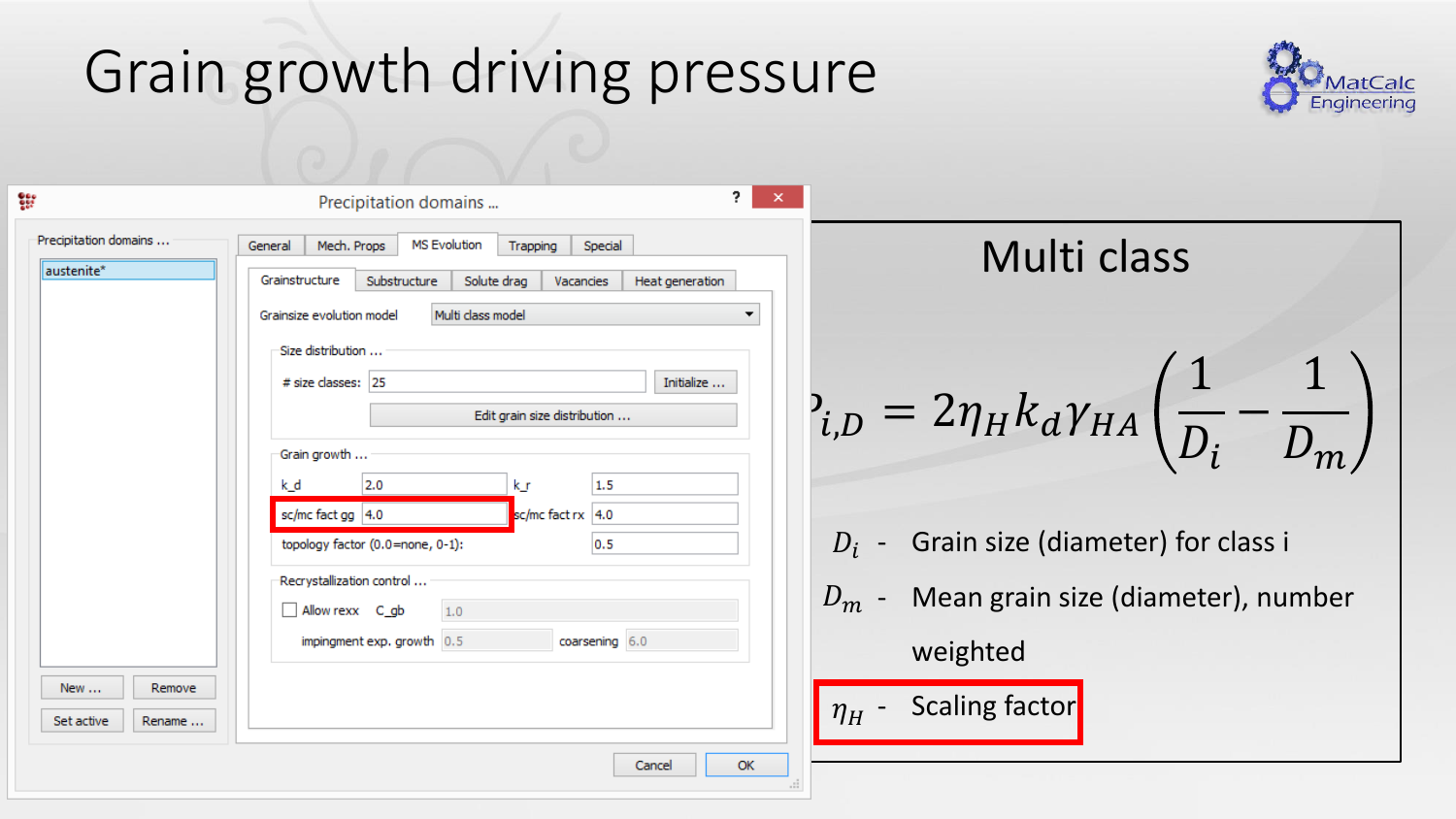### Grain boundary mobility

$$
\dot{D} = M_{eff} P_D
$$

$$
\frac{1}{M_{eff}} = \frac{1}{M_{prec}} + \frac{1}{M_{sd}}
$$

$$
M_{prec} = \begin{cases} M_p & P_Z \ge P_D \\ M_p & \frac{P_Z}{P_D} + M_f \left(1 - \frac{P_Z}{P_D}\right) & P_Z < P_D \end{cases}
$$

$$
M_p = \eta_p M_f = \eta_p \eta_f \frac{\omega D_{GB} V_m}{b^2 RT}
$$



 $\dot{D} = M_{eff} P_D$   $M_{eff}$  - Effective grain boundary mobility  $M_{sd}$  - Grain boundary mobility with solute drag Grain boundary mobility for matrix with precipitates  $M_p$  - Grain boundary mobility for pinned  $M_{eff}$  - $M_{prec}$  -

interface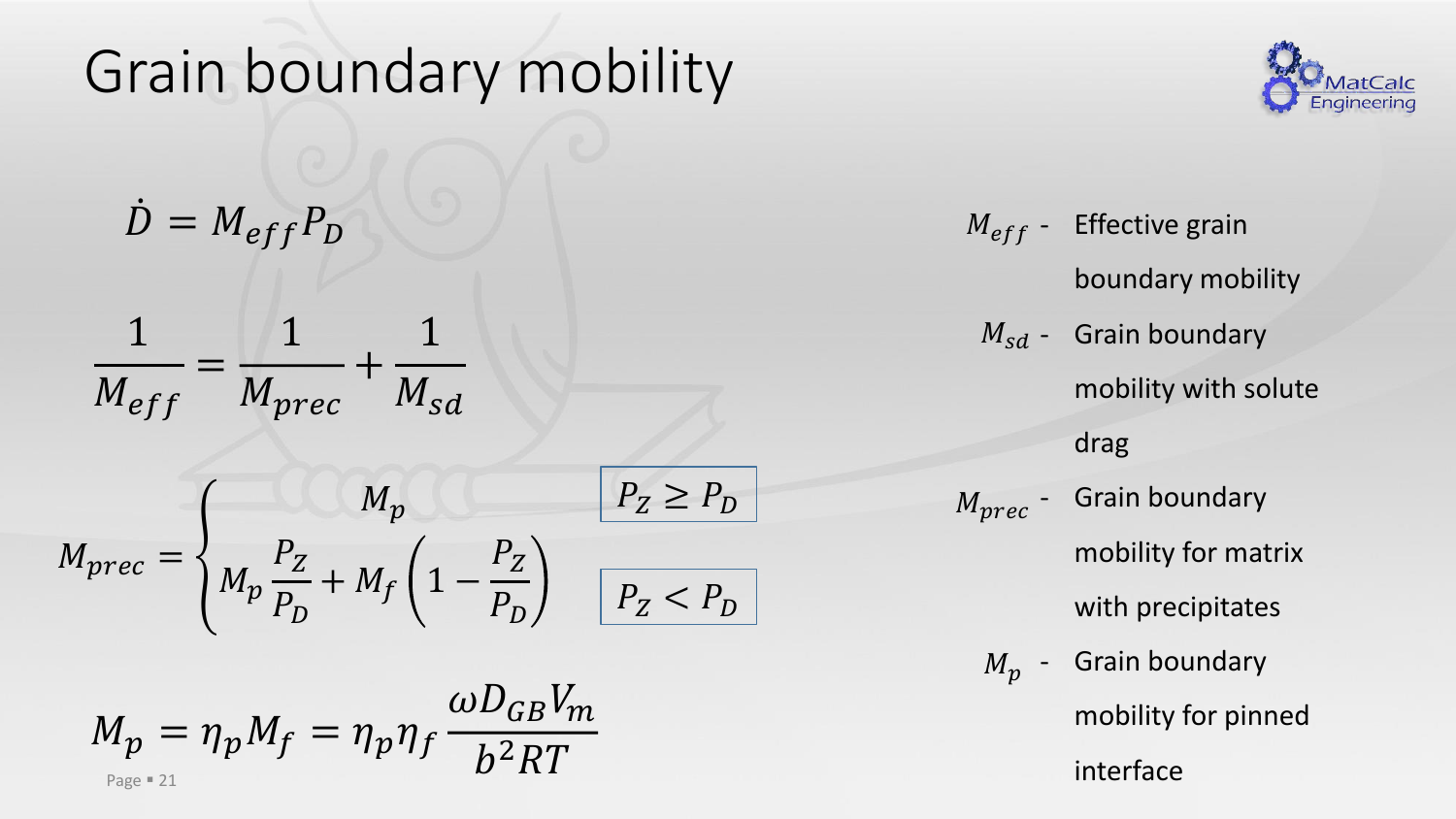#### Grain boundary mobility  $\dot{D} = M_{eff} P_D$  Effective grain lity - Grain boundary blute drag - Grain boundary trix with precipitates Grain boundary mobility for pinned  $M_{eff}$  - $1 \quad \overline{\quad}$   $\qquad \qquad$   $\qquad \qquad$   $\qquad \qquad$   $\qquad \qquad$   $\qquad \qquad$   $\qquad \qquad$   $\qquad \qquad$   $\qquad$   $\qquad \qquad$   $\qquad$   $\qquad$   $\qquad$   $\qquad$   $\qquad$   $\qquad$   $\qquad$   $\qquad$   $\qquad$   $\qquad$   $\qquad$   $\qquad$   $\qquad$   $\qquad$   $\qquad$   $\qquad$   $\qquad$   $\qquad$   $\qquad$   $\qquad$   $\qquad$   $\qquad$  $\overline{M_{eff}}$ = + Jiui<br>for  $M_{prec} =$  $I\!\!V\!\!I_p$  $\overline{\phantom{a}}$  $P_D$  $+$   $M_f$  | 1  $\overline{\phantom{a}}$  $\overline{-\frac{p}{p_D}}$ e and multi cidss) !  $P_Z < P_D$  $M_p = \eta_p M_f = \eta_p \eta_f$  $\omega D_{GB}V_m$  $b^2RT$  $M_{\mathcal{D}}$ Grain boundary mobility is the same for both grain size representations (single and multi class) !

Page  $= 22$ 

interface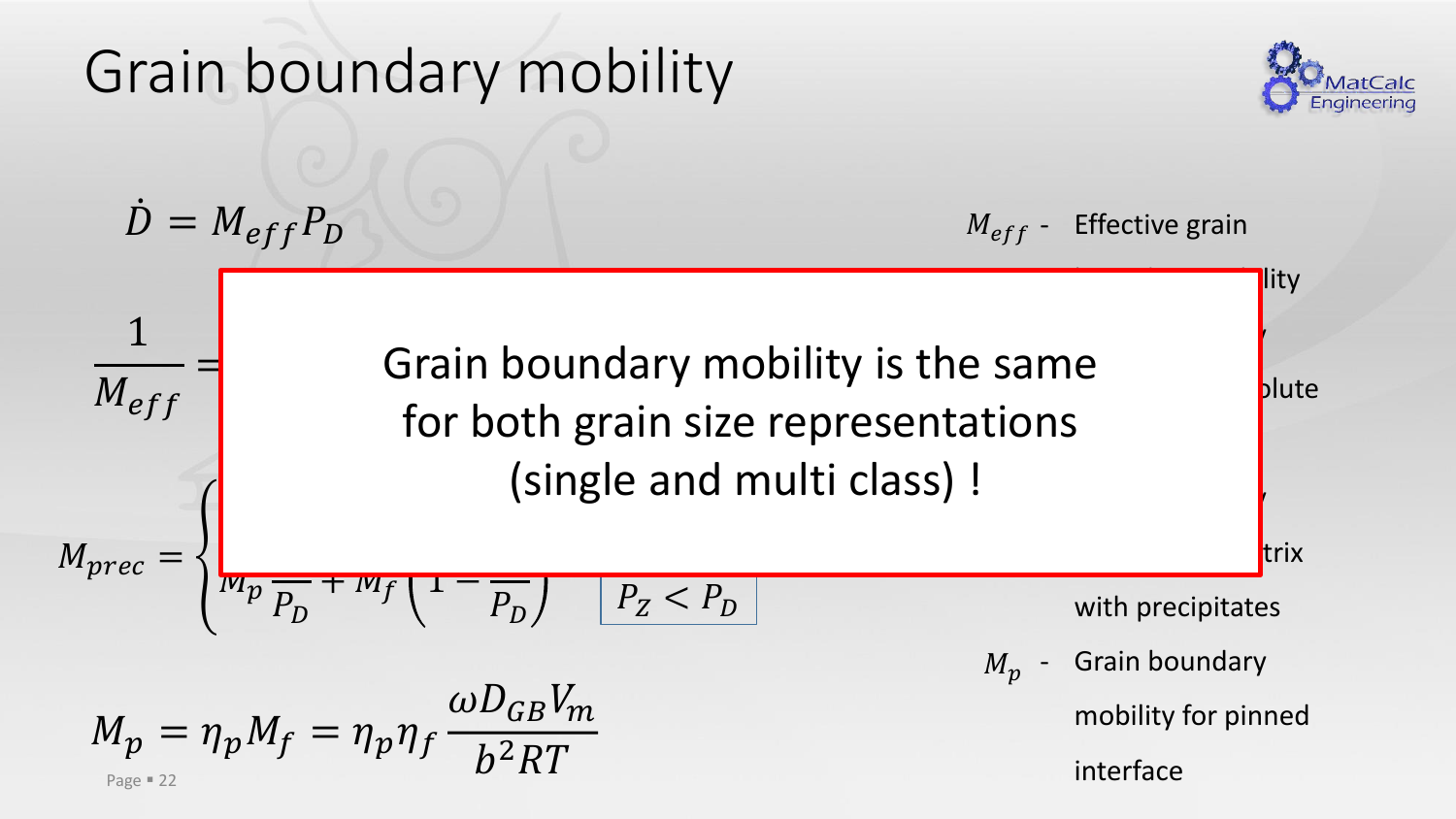### Grain growth driving pressure



Single class

Multi class

• Volume conservation by grain number adjustment

• Volume conservation by grain size adjustment – Lagrange control volume approach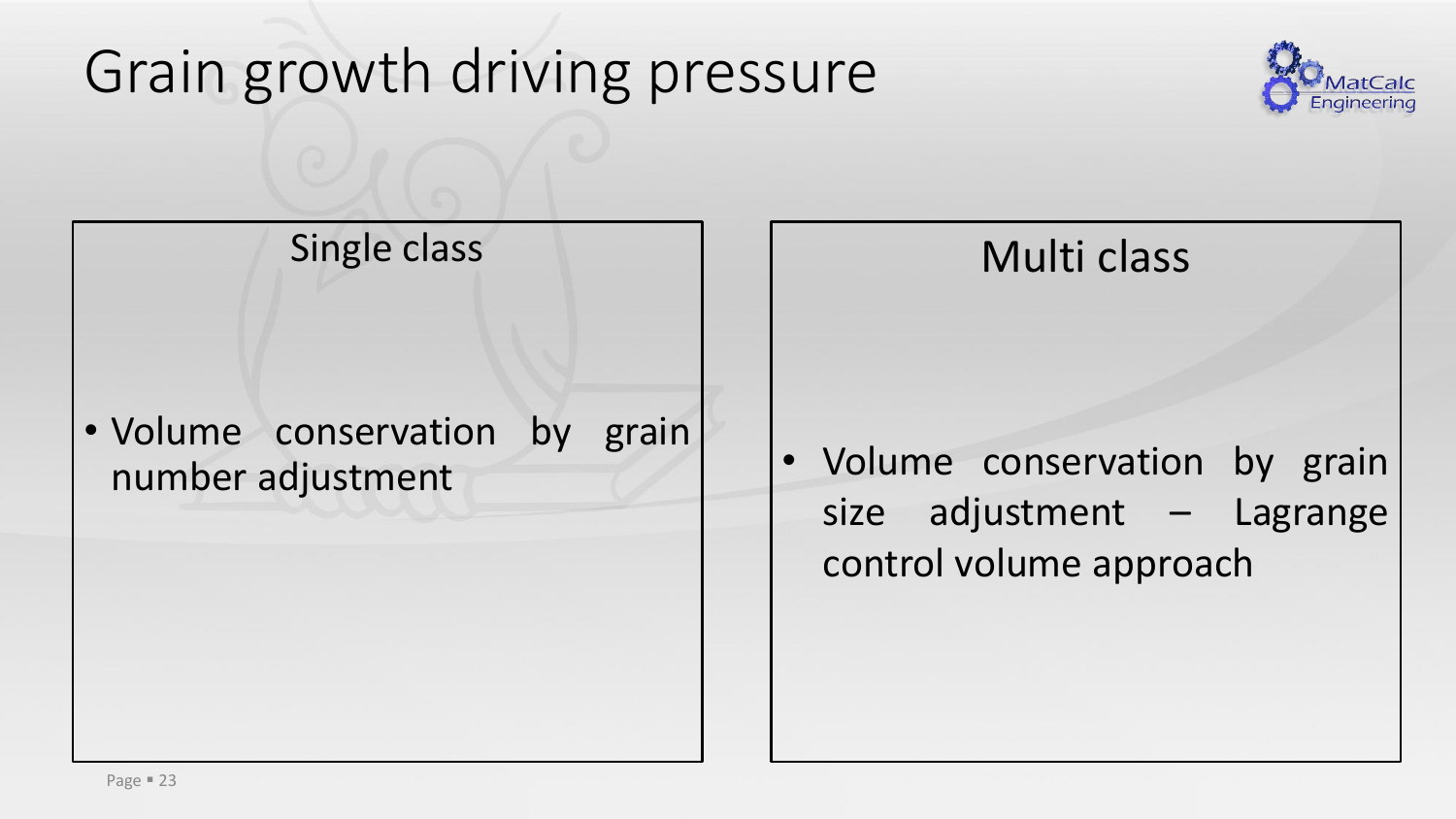



No obstacles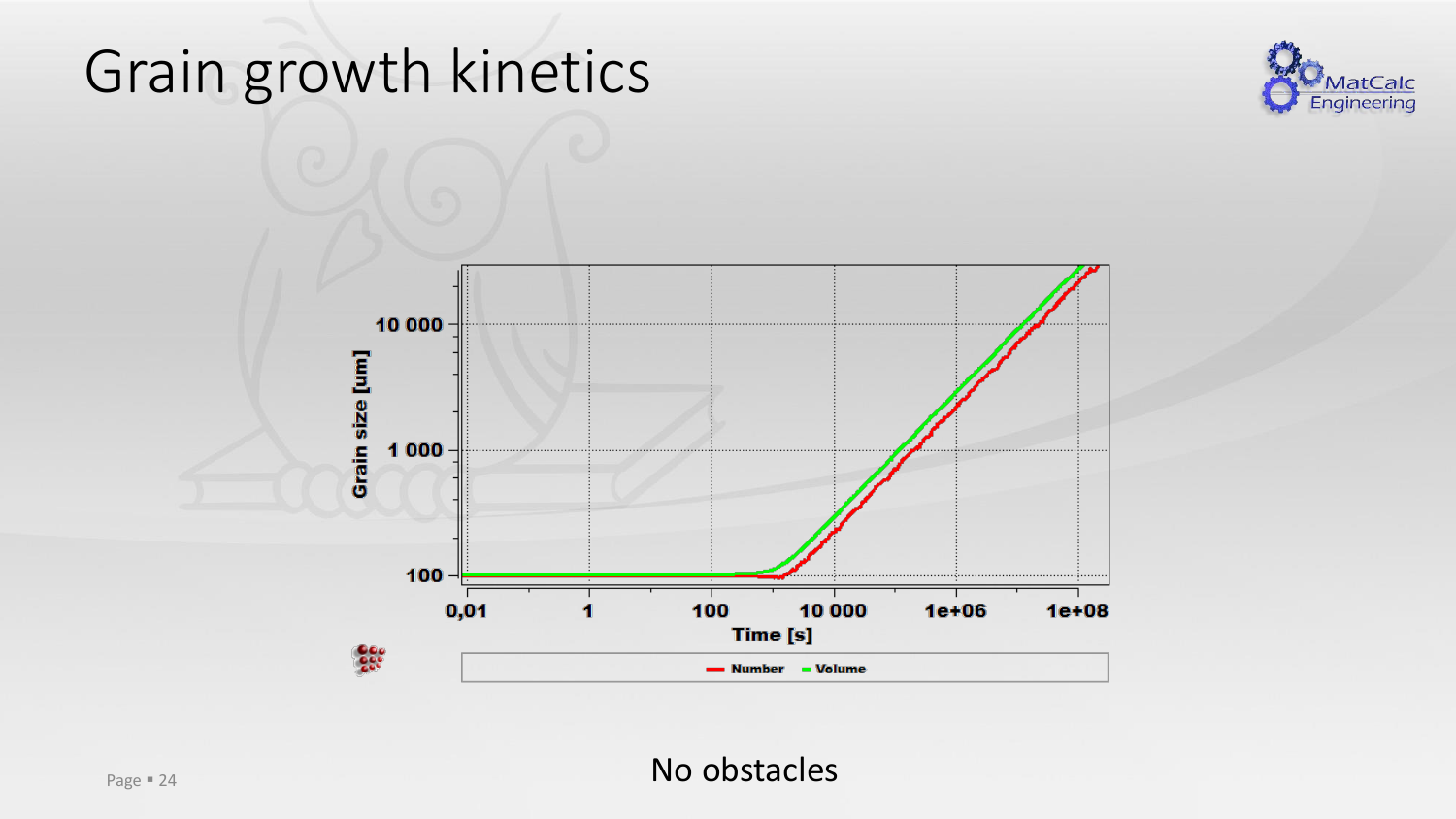



No obstacles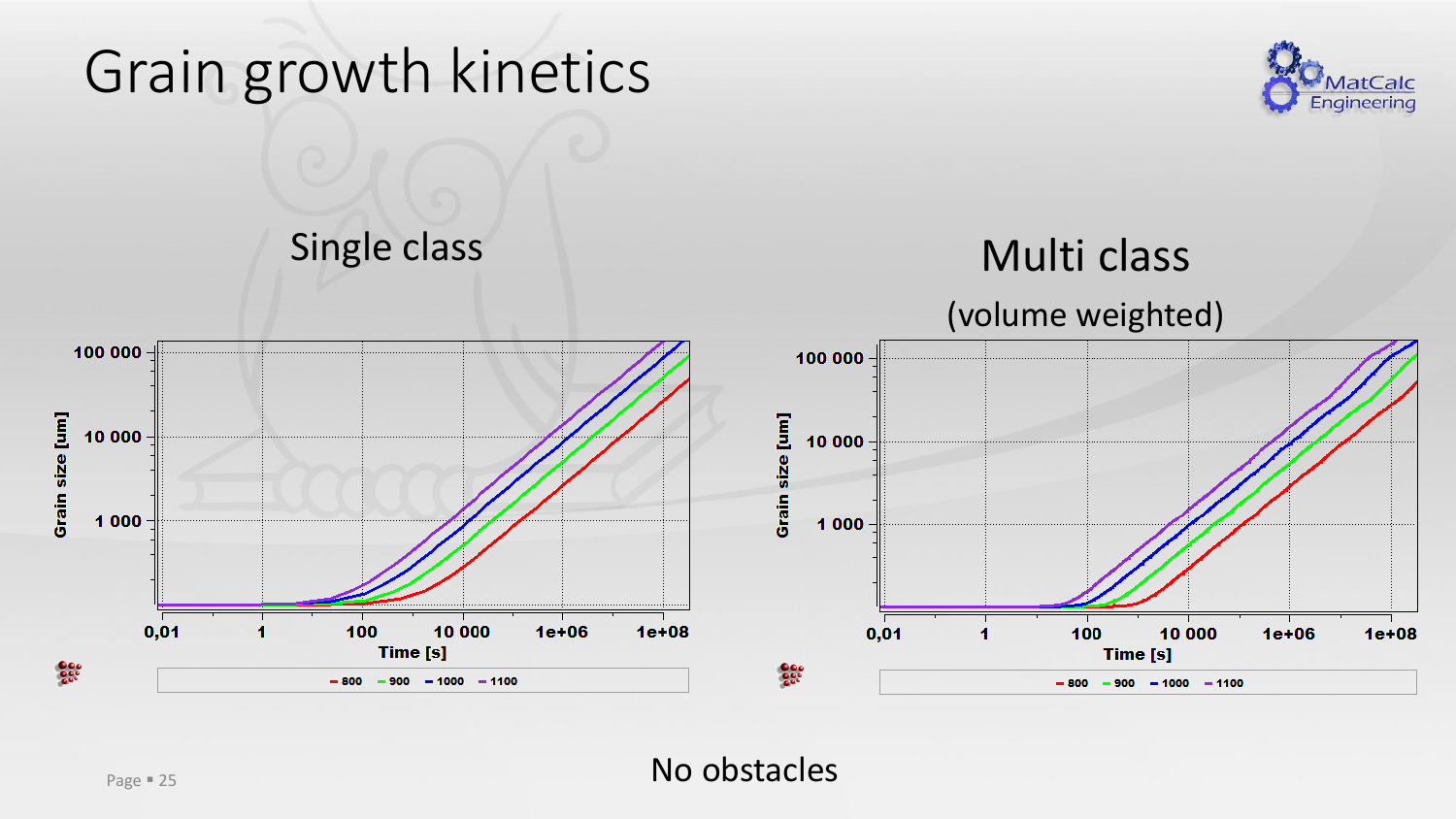

 $1e + 08$